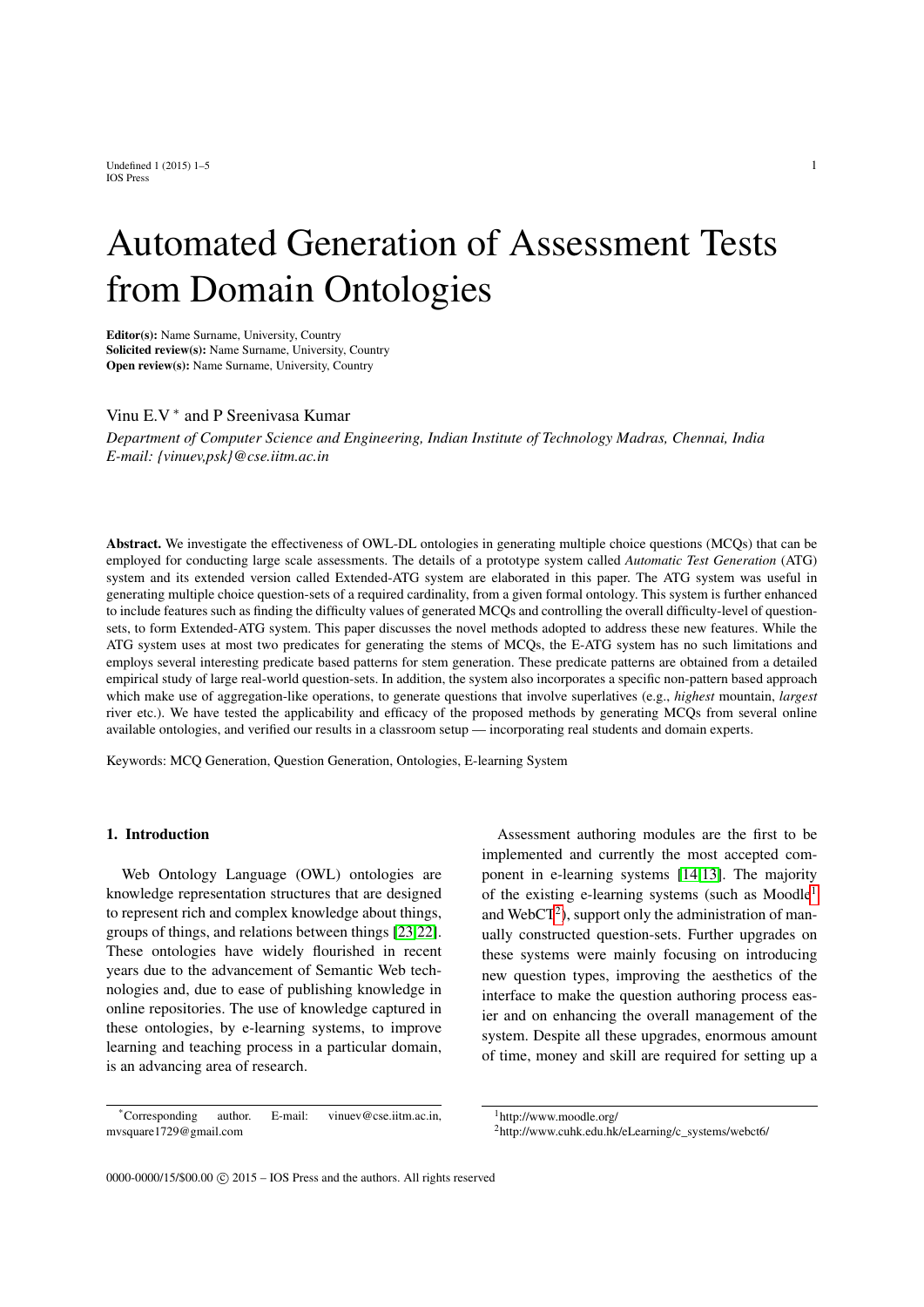question-set [\[10](#page-20-2)[,31\]](#page-21-2) — making it necessary to have an automated solution.

This problem of automated generation of assessment tests has recently attracted notable attention in the research as well as education communities [\[18\]](#page-21-3). This is particularly due to its importance in the new emerging education styles; for instance, online courses like the MOOCs (Massive Open Online Courses) conduct multiple choice quizzes at regular intervals, to evaluate the mastery of their students [\[32](#page-21-4)[,6\]](#page-20-3).

One possible solution to this problem is to incorporate an intelligent module in the e-learning system which can generate possible domain related question items, from a given knowledge source. Knowledge sources like ontologies are of great use here, since they can represent the knowledge of a domain in the form of logical axioms. But, having a question generation module does not fully overcome the underlying problem. There should be effective mechanisms for selecting those questions which are apt for conducting an assessment test.

In a pedagogical environment, an e-learning system should be intelligent enough to serve various assessment goals. For example, the system should be able to tackle the scenarios like selecting the top ten students who are having high domain knowledge proficiency, using a question-set of limited cardinality, say 20 or 25. To tackle such common scenarios, an e-learning system should be able to predetermine the difficulty-levels of the question items which they generate. Also, there should be provisions for controlling the count of questions in the final question-set and its overall difficultylevel.

In our research, we studied the effectiveness of Web Ontology Language (OWL) ontologies in generating question-sets which can be employed for conducting large-scale multiple choice questions (MCQs) based assessment tests. This is achieved by implementing a prototype system called *Automatic Test Generation* (ATG) system. The details of the ATG system is given in [\[35\]](#page-21-5).

There are several works in the literature, which describe the usefulness of OWL ontologies in generating MCQs [\[27,](#page-21-6)[17,](#page-20-4)[8,](#page-20-5)[3](#page-20-6)[,38\]](#page-21-7). Studies in [\[2\]](#page-20-7) have shown that ontologies are good for generating *factual* (or *knowledge-level*) MCQs. These knowledge-level questions help in testing the first level of Bloom's taxonomy [\[12\]](#page-20-8), a taxonomy of educational objectives for a cognitive domain. Throughout this paper, by MCQs we mean factual-MCQs.

Recently, publications like [\[2](#page-20-7)[,1,](#page-20-9)[35\]](#page-21-5), show that MCQs can be generated from the assertional facts (ABox axioms) associated with the ontology. In this paper, we categorize the approaches that use ABox axioms to generate MCQs into two types: 1) Pattern-based factual question generation and 2) Non-Pattern-based factual question generation. In our earlier work [\[35\]](#page-21-5), we focused mainly on the first approach and did not explore the second approach fully. We termed the second approach as *Ontology-specific* question generation approach in our earlier work, but later determined that it that *Non-Pattern-based* approach as the appropriate term for it. In this work, we explore a sub-category of Non-Pattern-based questions, called *Aggregationbased* questions, and its generation technique.

In the ATG system, we introduced a systematic method for generating Pattern-based MCQs. The proposed method considers predicate (or property) patterns associated with *individuals* in an ontology, for generating MCQ stems. Two major drawbacks associated with the practicality of this question generation approach were: (1) human intervention is needed to screen the irrelevant or out-of-domain questions, (2) the approach generates thousands of questions, making it difficult even for a human expert to make the selection of a small question-set.

<span id="page-1-0"></span>

Fig. 1. The figure shows the workflow of the ATG system. The two inputs to the system are: a domain ontology and the question-set size.

We have addressed these issues by including a *heuristics based question (or tuple) selection module* (Module-2) in the ATG system. This module helps in selecting only those questions which are ideal for conducting a domain-specific assessment. A detailed summary of this module in given in Section [6.](#page-9-0)

Figure [1](#page-1-0) shows the overview of the workflow of the ATG system, where the system takes two inputs: a domain ontology (an OWL ontology) and the size of the question-set to be generated, and it produces a question-set of size approximately equal to the required size. In this system, the count of the questions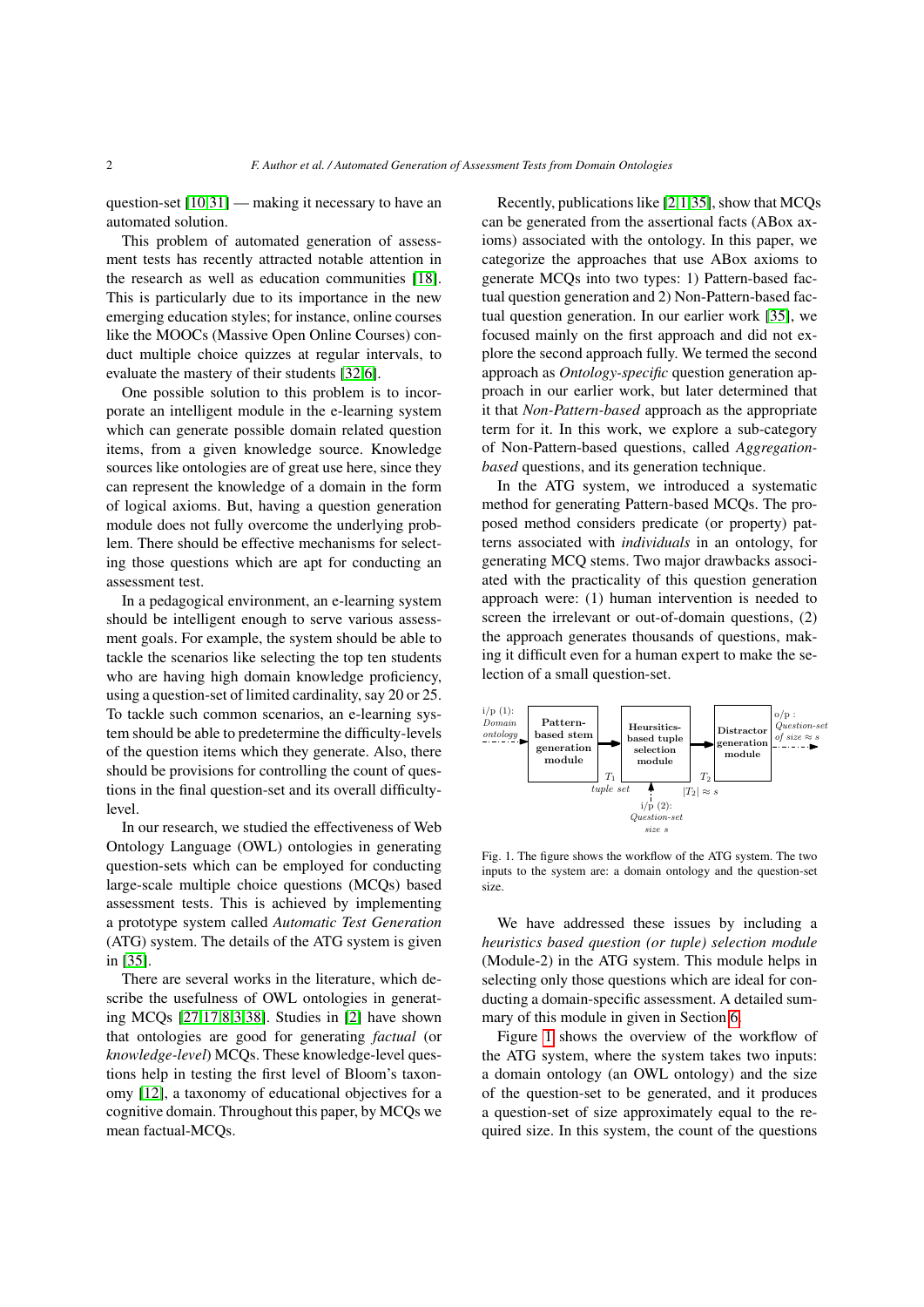<span id="page-2-0"></span>

Fig. 2. The figure shows the workflow of the Extended-ATG system. The inputs to the system are: (1) a domain ontology (an OWL ontology), (2) size of the question-set to be generated and, (3) its difficulty-level.

to be generated is controlled by varying the parameters associated with the heuristics in Module-2.

This paper mainly features the new modules that are introduced in the extended version of the ATG system (called Extended-ATG or simply E-ATG system), and their significance in generating question-sets which are useful for educational purposes. The E-ATG system is an augmented version of the ATG system, with added features such as determining and controlling the difficulty values (or *difficulty-scores*) of MCQs and controlling the overall difficulty-level of question-sets. An overview of the workflow of E-ATG is given in Figure [2.](#page-2-0) In addition to the three modules of the ATG system, the E-ATG system has three additional modules.

Considering the approaches which we followed for building these three modules, the main contributions of this paper can be listed as follows:

- 1. A detailed study of Pattern-based MCQs, using patterns that involve more than two predicates, leading to an extended submodule for Patternbased stem generation.
- 2. A generic (ontology independent) technique to generate Aggregation-based MCQs, resulting in a submodule for Aggregation-based stem generation.
- 3. A novel method to determine the difficulty of a generated MCQ stem, which give rise to a module for difficulty estimation of stem.
- 4. An algorithmic way to control the overall difficultylevel of a question-set, leading to a module for question-set generation and controlling its difficulty-level.

To set the context for explaining our work, an overview of these contributions of are given in Section [3.](#page-3-0)

In this paper, we use examples from two well-known domains — Movies and U.S geography — for illustrating our approaches. Three appendices are provided at the end of the paper. Appendix [A](#page-21-8) gives a detailed explanation of the psychometric method which we have adopted in our empirical study. A sample set of system-generated MCQ stems that are used in the empirical study is listed in Appendix [B.](#page-22-0) Appendix [C](#page-23-0) shows the notations and abbreviations that are used in this paper.

# 2. Background

# *2.1. Multiple Choice Questions (MCQs)*

An MCQ is a tool that can be used to evaluate whether (or not) a student has attained a certain learning objective. It consists of the following parts:

- *Stem (S).* Statement that introduces a problem to a learner.
- *Choice set.* Set of options corresponding to S, denoted as  $A = \{A_1, A_2, ..., A_m\}$ ,  $m \ge 2$ . It can be further divided into two sets:
	- ∗ *Key.* Set of correct options, denoted as *K* =  ${A_1, A_2, ..., A_i}, 1 \leq i \leq m.$
	- ∗ *Distractors.* Set of incorrect options, denoted as  $D = \{A_{i+1}, ..., A_m\}.$

 $Note: In this paper, we assume  $K$  as a singleton set.$ We fix the value of  $m$ , the number of options, in our experiments as 4, as it is the standard practice in MCQ tests.

# <span id="page-2-1"></span>*2.2. Pattern-based MCQs*

Pattern-based MCQs are those MCQs whose stems can be generated using simple SPARQL templates. These stems can be considered as a set of conditions which ask for an answer which is explicitly present in the ontology. Questions like *Choose a C?* or *Which of*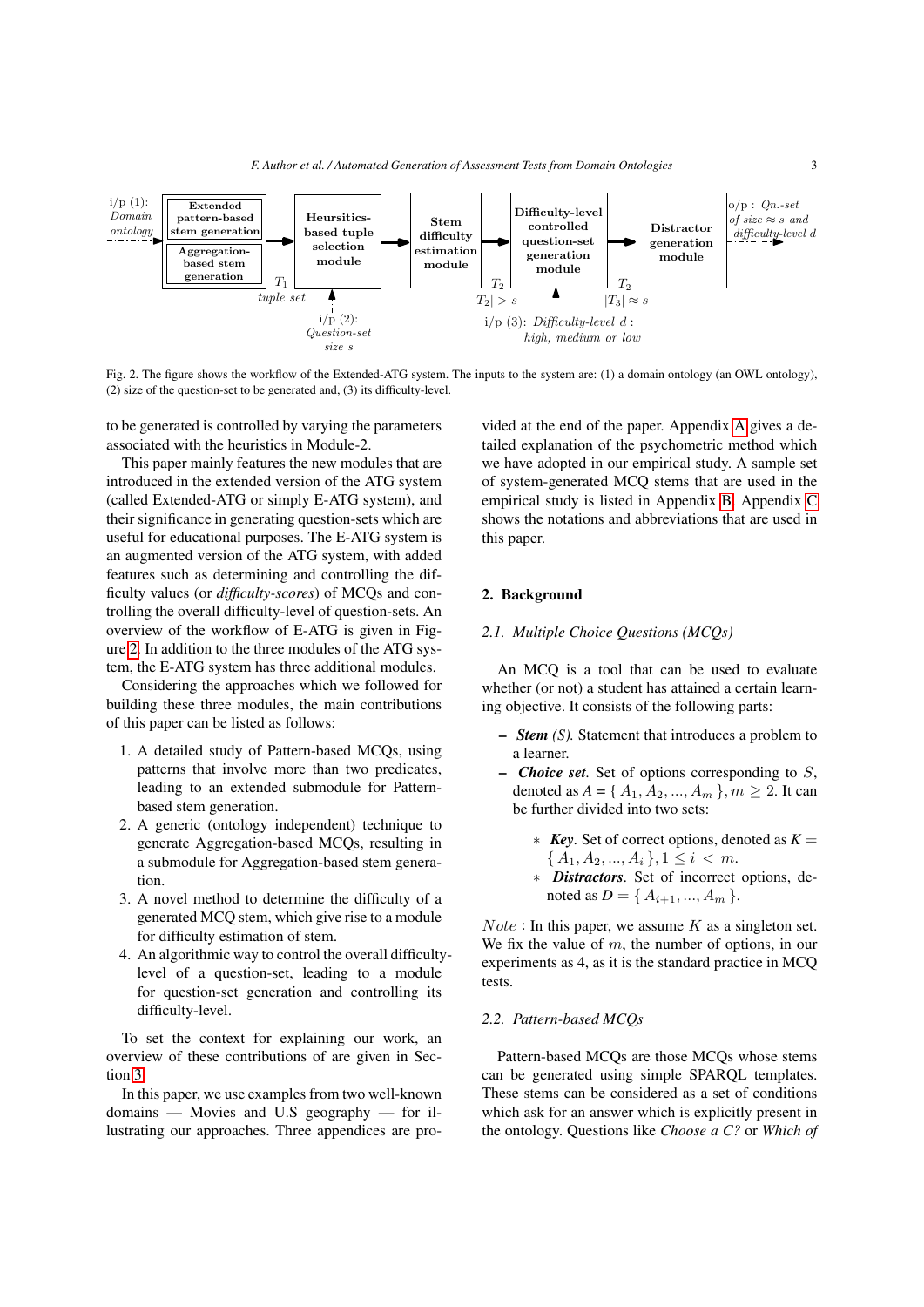*the following is an example of C?* (where *C* is a concept symbol), are some of the examples of such stems. Example[-1](#page-3-1) is a Pattern-based MCQ, which is framed from the following assertions that are associated with the (key) *individual* birdman.

```
Movie(birdman)
isDirectedBy(birdman,alejandro)
hasReleaseDate(birdman,"Aug 27 2014")
```
<span id="page-3-1"></span>Example 1 Choose a Movie, which isDirectedBy alejandro and hasReleaseDate "Aug 27, 2014".

|    | Options           |
|----|-------------------|
| a. | Birdman           |
| h. | Titanic           |
| c. | Argo              |
| d. | The King's Speech |
|    |                   |

The possible predicate<sup>[3](#page-3-2)</sup> combinations of size<sup>[4](#page-3-3)</sup> one w.r.t. an individual x can be denoted as:  $x \overrightarrow{O} i$ ,  $x \overleftarrow{O} i$ ,  $x \overrightarrow{D} v$  and  $x \overrightarrow{a} C$ , where i is an individual,  $\overrightarrow{a}$  is rdf:type,  $\overrightarrow{O}$  and  $\overleftarrow{O}$  represent object properties of different directions,  $\overrightarrow{D}$  denotes datatype property,  $v$ stands for the value of the datatype property and  $C$  is a class name. We call the individual x as the *referenceindividual* of the predicate combination. The arrows  $(\leftarrow \text{ and } \rightarrow)$  represent the directions of the predicates w.r.t. the reference-individual. In this paper, we often use the terms question-template and predicate combination interchangeably, but the former term specifically denotes the predicate combination along with the position of the key.

Table [1](#page-4-0) shows the formation of possible predicate combinations of size two and three by adding predicates to the four combinations of size one. The repetitions in the combinations are marked with the symbol "\*". Note that, in those predicate patterns, we consider only the directionality and type of the predicates, but not their order. Therefore the combinations like  $i_2 \overleftarrow{O_2} x \overleftarrow{O_1} i_1$  and  $i_1 \overrightarrow{O_1} x \overrightarrow{O_2} i_2$  are considered to be the same. We refer one as duplicate of the other. After avoiding the duplicate combinations, we get 4 combinations of size one, 10 combinations of size two and 26 combinations of size three. These 40 predicate combinations can be used as the basic set of questiontemplates for constructing Pattern-based MCQ stems.

The distractors for these MCQs are selected from the set of individuals (or in some cases datatype values) of the ontology which satisfies the intersection classes of the domain or range of the predicates in the stem. This set is known as the *Potential-set* of the stem. Detailed explanation of distractor generation is given in Section [9.](#page-13-0)

# <span id="page-3-5"></span>*2.2.1. Aggregation-based MCQs*

Aggregation-based questions are those questions which cannot be directly obtained from a domain ontology, using patterns alone. These questions are again knowledge-level questions (or simply questions which check students' factual knowledge proficiency) of Blooms taxonomy [\[11\]](#page-20-10). But they require more reasoning skills to answer than Pattern-based MCQs. For example, "*Choose the state which is having the longest river.*", is an Aggregation-based question. (We assume that the there are no predicates in the ontology that explicitly contain the answer, that is longestRiver is not a property in the ontology.) This question can be answered only by a learner who knows about the states of a country, its rivers and the length of the rivers in it; and she should be able to reason over the known facts. We discuss more about a technique for generating Aggregation-based questions in Section [5.](#page-7-0) Our experiments based on Item Response Theory<sup>[5](#page-3-4)</sup> (IRT), have shown that such MCQs are indeed difficult for a below-average learner to answer correctly.

# <span id="page-3-0"></span>3. Overview of the contributions

#### *3.1. A detailed study of Pattern-based MCQs*

An initial study on the approach for generating Pattern-based MCQs is given in [\[35\]](#page-21-5), where questions are limited to predicate combinations of at most two predicates. In Section [4,](#page-5-0) we investigate approaches (or patterns) which generate questions that involve more than two predicates as well. Later in Section [4.1,](#page-5-1) we describe a study that we have done on a large set of real-world factual-questions — obtained from different domains — to explore the pragmatic usefulness and the scope of our approach.

<span id="page-3-2"></span><sup>3</sup> Includes both unary predicates (concept names) and binary predicates (role names)

<span id="page-3-3"></span><sup>4</sup>Signifies the number of predicates in a combination

<span id="page-3-4"></span><sup>5</sup>http://www.creative-wisdom.com/computer/sas/IRT.pdf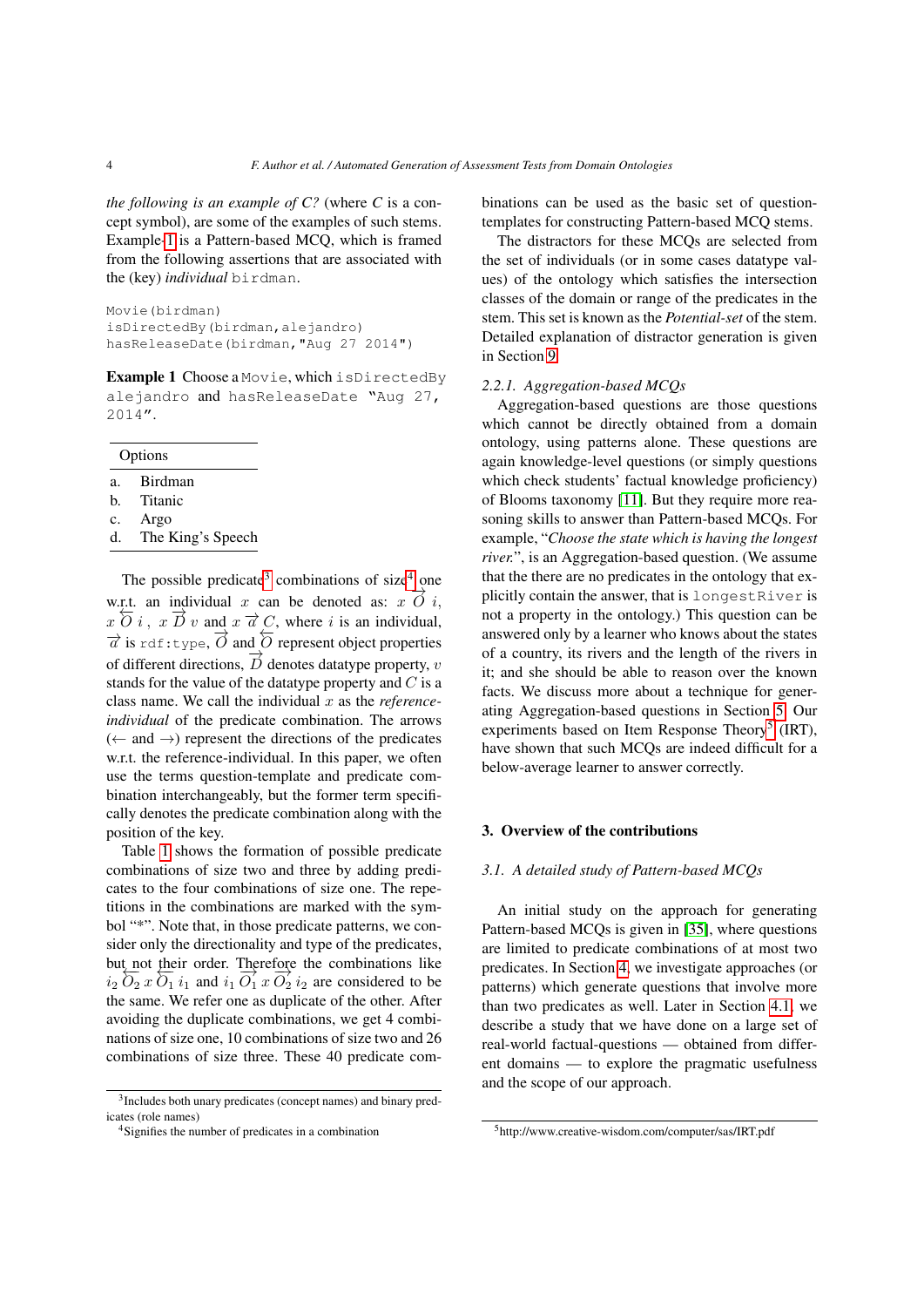<span id="page-4-0"></span>Table 1<br>The predicate combinations of sizes 1, 2 and 3, that are useful in generation Pattern-based MCQ stems are given below, where x denotes the reference-individual, i is a related individual,  $\vec{a}$  is rdf:type,  $\vec{O}$  and  $\vec{O}$  represent object properties of different directions,  $\overrightarrow{D}$  denotes datatype property, v stands for the value of the datatype property and C is a concept name. "\*"-ed patterns directions,  $\overrightarrow{D}$  denotes datatype property, v stands for the value of the dataty are duplicate ones.

| Predicate combinations: $\downarrow$ |                                               |                                                                                                                                                                                                                                                                                                              | Predicate combinations $\downarrow$ |                                                 |                                                                                                                                                                                                                                                                                   |
|--------------------------------------|-----------------------------------------------|--------------------------------------------------------------------------------------------------------------------------------------------------------------------------------------------------------------------------------------------------------------------------------------------------------------|-------------------------------------|-------------------------------------------------|-----------------------------------------------------------------------------------------------------------------------------------------------------------------------------------------------------------------------------------------------------------------------------------|
| Size: 1                              | $\overline{c}$                                | 3                                                                                                                                                                                                                                                                                                            | Size: 1                             | $\overline{c}$                                  | 3                                                                                                                                                                                                                                                                                 |
|                                      | $i\overleftrightarrow{O}x\overrightarrow{O}i$ | $i\overleftarrow{\partial} x(\overrightarrow{\partial} i)\overrightarrow{\partial} i$<br>$i\overleftarrow{O}x(\overrightarrow{D}v)\overrightarrow{O}i$<br>$i\overleftarrow{\partial} x(\overrightarrow{\alpha} C)\overrightarrow{\partial} i$<br>$i\overleftarrow{O}x\overleftarrow{O}i)\overrightarrow{O}i$ |                                     | $i\overleftarrow{O}x\overrightarrow{D}v^*$      |                                                                                                                                                                                                                                                                                   |
| $x\overrightarrow{O}i$               | $i \overrightarrow{O} x \overrightarrow{O} i$ | $i \overrightarrow{O} x (\overrightarrow{O} i) \overrightarrow{O} i^*$<br>$i \overrightarrow{O} x (\overrightarrow{D} v) \overrightarrow{O} i$<br>$i \overrightarrow{O} x (\overrightarrow{a} C) \overrightarrow{O} i$<br>$i \overrightarrow{O} x (\overleftarrow{O} i) \overrightarrow{O} i$                | $x\overrightarrow{D}v$              | $i \overrightarrow{O} x \overrightarrow{D} v^*$ |                                                                                                                                                                                                                                                                                   |
|                                      | $v\overleftrightarrow{D}x\overrightarrow{O}i$ | $v\overleftarrow{D}x(\overrightarrow{O}i)\overrightarrow{O}i^*$<br>$v\overleftarrow{D}x(\overrightarrow{D}v)\overrightarrow{O}i$<br>$v\overleftarrow{D}x(\overrightarrow{a}C)\overrightarrow{O}i$<br>$v\overleftarrow{D}x\overleftarrow{O}i)\overrightarrow{O}i^*$                                           |                                     | $v\overleftarrow{D}x\overrightarrow{D}v$        | $v\overleftarrow{D}x\overrightarrow{O}i)\overrightarrow{D}v^*$<br>$v\overleftarrow{D}x(\overrightarrow{D}v)\overrightarrow{D}v$<br>$v\overleftarrow{D}x(\overrightarrow{a}C)\overrightarrow{D}v$<br>$v\overleftarrow{D}x\overleftarrow{O}i)\overrightarrow{D}v^*$                 |
|                                      | $C\overleftarrow{a}x\overrightarrow{O}i$      | $C\overleftarrow{a} x(\overrightarrow{O} i)\overrightarrow{O} i^*$<br>$C\overleftarrow{a} x(\overrightarrow{D}v)\overrightarrow{O}i^*$<br>$C\overleftarrow{a} x(\overrightarrow{a} C)\overrightarrow{O} i$<br>$C\overleftarrow{a} x(\overleftarrow{O} i)\overrightarrow{O} i^*$                              |                                     | $C\overleftarrow{a}x\overrightarrow{D}v$        | $C\overleftarrow{a} x(\overrightarrow{O} i)\overrightarrow{D} v^*$<br>$C\overleftarrow{a} x(\overrightarrow{D} v)\overrightarrow{D} v^*$<br>$C\overleftarrow{a} x(\overrightarrow{a} C)\overrightarrow{D} v$<br>$C\overleftarrow{a} x(\overleftarrow{O} i)\overrightarrow{D} v^*$ |
|                                      | $i\overleftarrow{O}x\overleftarrow{O}i^*$     |                                                                                                                                                                                                                                                                                                              |                                     | $i\overleftarrow{O} x \overrightarrow{a} C^*$   |                                                                                                                                                                                                                                                                                   |
| $x\overleftarrow{O}i$                | $i \overrightarrow{O} x \overleftarrow{O} i$  | $i\overleftarrow{\partial} x(\overrightarrow{\partial} i)\overleftarrow{\partial} i^*$<br>$i \overrightarrow{O} x (\overrightarrow{D} v) \overleftarrow{O} i$<br>$i\overrightarrow{O}x(\overrightarrow{a}C)\overleftarrow{O}i$<br>$i\overrightarrow{O}x(\overleftarrow{O}i)\overleftarrow{O}i$               | $x \overrightarrow{a} C$            | $i \overrightarrow{O} x \overrightarrow{a} C^*$ |                                                                                                                                                                                                                                                                                   |
|                                      | $v\overleftarrow{D}x\overleftarrow{O}i$       | $v\overleftarrow{D}x(\overrightarrow{O}i)\overleftarrow{O}i^*$<br>$v\overleftarrow{D}x(\overrightarrow{D}v)\overleftarrow{O}i$<br>$v\overleftarrow{D}x(\overrightarrow{a}C)\overleftarrow{O}i$<br>$v\overleftarrow{D}x(\overleftarrow{O}i)\overleftarrow{O}i$                                                |                                     | $v\overleftarrow{D}x\overrightarrow{a}C^*$      |                                                                                                                                                                                                                                                                                   |
|                                      | $C\overleftarrow{a}x\overleftarrow{O}i$       | $C\overleftarrow{a} x(\overrightarrow{O} i)\overleftarrow{O} i^*$<br>$C\overleftarrow{a} x(\overrightarrow{D} v)\overleftarrow{O} i$<br>$C\overleftarrow{a} x(\overrightarrow{a} C)\overleftarrow{O} i$<br>$C\overleftarrow{a} x(\overleftarrow{O} i)\overleftarrow{O} i$                                    |                                     | $C\overleftarrow{a} x \overrightarrow{a} C$     | $C\overleftarrow{a} x(\overrightarrow{O} i)\overrightarrow{a} C$<br>$C\overleftarrow{a} x(\overrightarrow{D} v)\overrightarrow{a} C$<br>$C\overleftarrow{a} x(\overrightarrow{a} C)\overrightarrow{a} C$<br>$C\overleftarrow{a} x(\overleftarrow{O} i)\overrightarrow{a} C$       |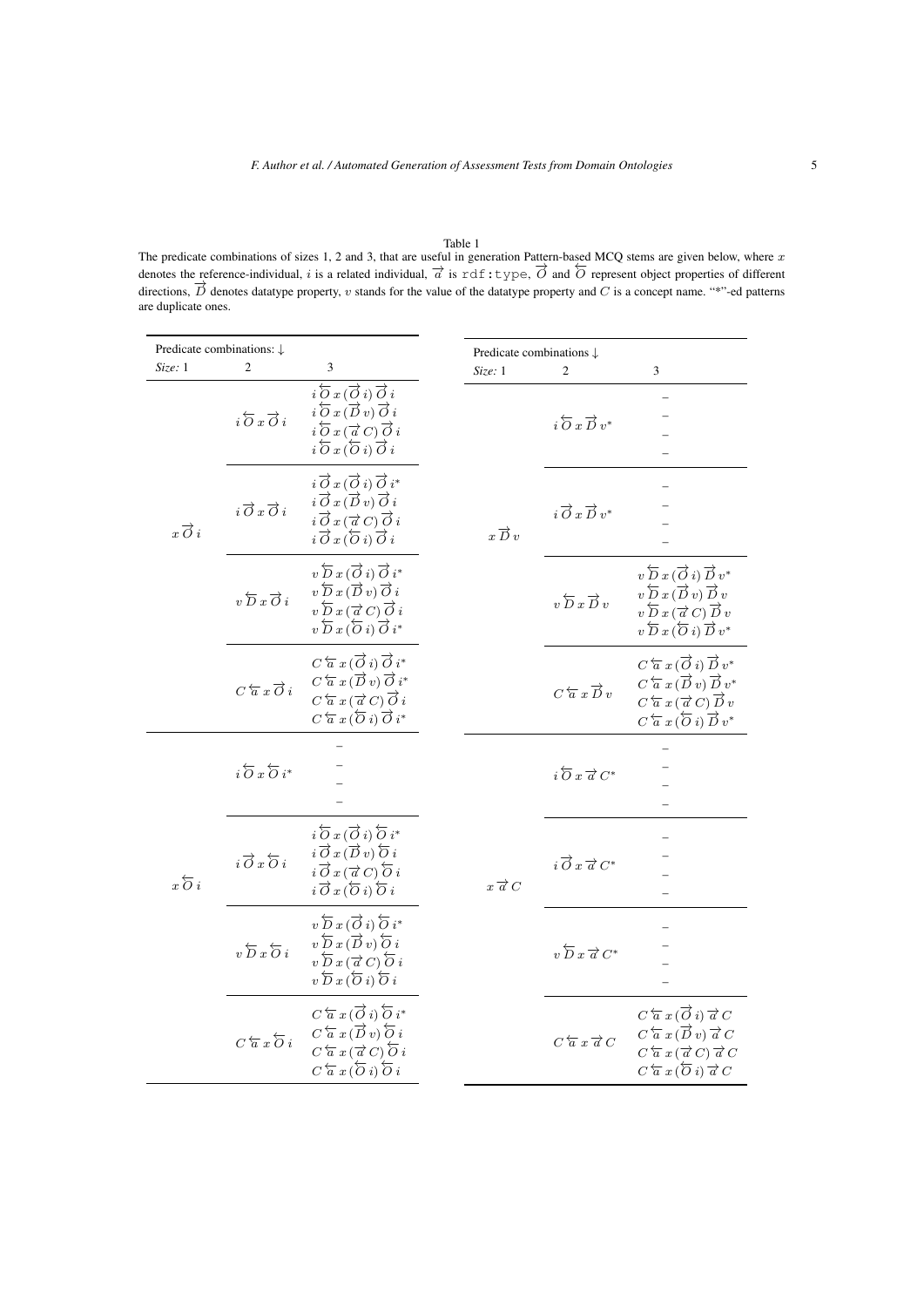# *3.2. A technique to generate Aggregation-based MCQs.*

A generic technique to generate (a subset of possible) Aggregation-based MCQs is proposed in Section [5.](#page-7-0) This technique incorporates a specific nonpattern based approach which make use of aggregationlike operations, to generate questions that involve superlatives (e.g., *highest* mountain, *largest* river etc.).

# *3.3. A method to determine the difficulty of MCQ stems*

Similarity-based theory [\[5\]](#page-20-11) was the only effort in the literature [\[19,](#page-21-9)[9\]](#page-20-12), which helped in determining or controlling the difficulty-score of an ontology generated MCQ. The difficulty-score calculated by similaritybased theory considers only the similarity of the distracting answers with the correct answer — high similarity implies high difficulty-score and vice versa. In many a case, the stem of an MCQ is also a deciding factor for its difficulty. For instance, the predicate combination which is used to generate a stem can be chosen such that it makes the MCQ harder or easy to answer. Also, the use of *indirect addressing of in-*stances<sup>[6](#page-5-2)</sup> in a stem, has a role in its difficulty. We investigate these aspects in Section [7](#page-11-0) and, propose a novel method for calculating the difficulty-score of a systemgenerated stem.

An evaluation based on a complex psychometrical model is detailed in Section [10.2,](#page-16-0) to find the efficacy of the proposed difficulty-score calculation method.

In this paper, by difficulty value or difficulty-score we mean a numeric value which signifies the hardness of an MCQ, and by difficulty-levels we mean a predetermined ranges of difficulty-scores, corresponding to the standard scales: high, medium and low.

# *3.4. An algorithm to control the difficulty-level of a question-set*

In Section [8,](#page-12-0) we propose a practically adaptable algorithmic method to control the difficulty-level of a question-set. This method controls the overall difficultylevel of a question-set by varying the count of the questions which are having (relatively) high difficultyscores in the question-set.

# *3.5. Other contributions*

In addition to the above mentioned contributions, in Section [6,](#page-9-0) we discuss the existing *heuristics for question-set generation* (which we used in the ATG system), and possible modifications in these heuristics to generate question-sets which are more closer to human generated ones. We used the modified heuristics in the E-ATG system. For the completeness of the work, a section on *distractor generation* (Section [9\)](#page-13-0) is also given, which illustrates the approach which we followed in the *distraction generation module* of the ATG system as well as in its extended version.

# <span id="page-5-0"></span>4. A detailed study of Pattern-based MCQs

As we have stated before, the stem of a Patternbased MCQ can be framed from the tuples that are generated using the the basic set of 40 predicate combinations.

The question of whether all these 40 predicate combinations need to be used for generating the tuples, cannot be addressed at this point. Also, the issue of which among the variables of a combination should be considered for the position of a key, cannot be decided now. In the next subsection, we describe an empirical study which we have done on a large set of real-world FQs (factual-questions), to identify common FQs and their features. Based on that study, we will show how to select a subset from the basic set of predicate combinations (along with the possible position of their keys) as the *essential question-templates* for real-world FQ generation. In the *Pattern-based stem generation submodule* of the E-ATG system, we make use of these essential question-templates for stem generation.

## <span id="page-5-1"></span>*4.1. An empirical study of real-world FQs*

Since there are no rules as such for how a FQ should look like, it was not possible to fix a scope for our study on Pattern-based questions. In order to claim that our approach could cover FQs which are useful in conducting any domain specific test and are equivalent to those questions which are chosen by experts who are having different levels of expertise, we analyzed 1748 FQs gathered from three different domains: the United States geography domain<sup>[7](#page-5-3)</sup>, the job posting domain<sup>[8](#page-5-4)</sup>

<span id="page-5-2"></span><sup>6</sup> Instead of using the instance "Barack\_Obama", one can use "44th president of the U.S."

<span id="page-5-3"></span><sup>7</sup> https://files.ifi.uzh.ch/ddis/oldweb/ddis/fileadmin/ont/nli/ geoqueries\_877.txt (last accessed 1st July 2015)

<span id="page-5-4"></span><sup>8</sup>https://files.ifi.uzh.ch/ddis/oldweb/ddis/fileadmin/ont/nli/ jobqueries\_620.txt (last accessed 1st July 2015)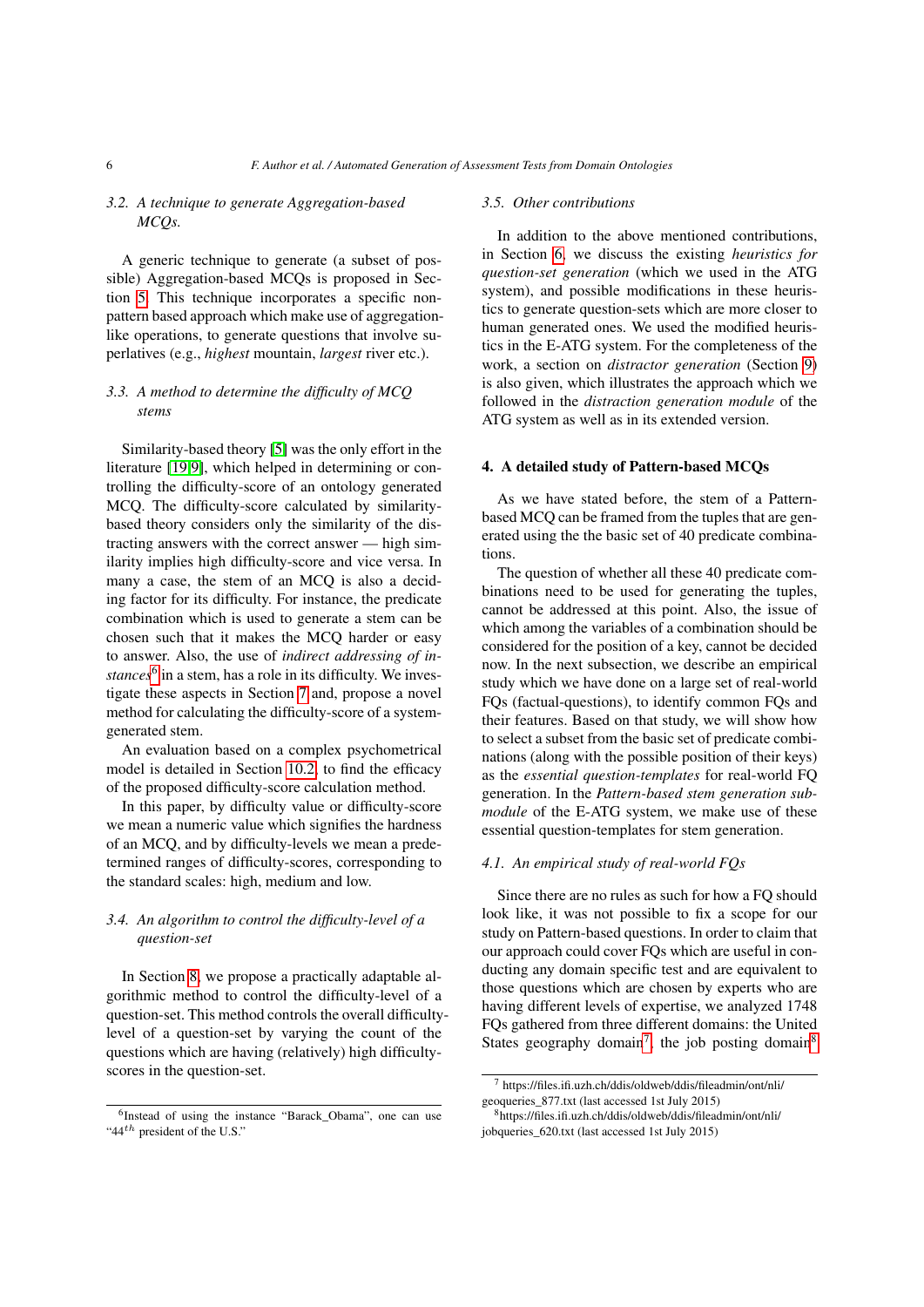and the restaurant domain<sup>[9](#page-6-0)</sup>. The set of FQs (questionset) corresponding to these domains were gathered by Mooney's research group<sup>[10](#page-6-1)</sup> of the University of Texas, with the help of a web-interface from real-people.

From these question-sets, we removed invalid questions and (manually) classified the rest into Patternbased and Non-Pattern-based questions. We manually identified 570 Pattern-based questions and 729 Non-Pattern-based questions from the question-sets. We then tried to map each of these Pattern-based questions to any of the 40 predicate combinations (given in Table [1\)](#page-4-0). We could map each of the 570 Pattern-based questions to at least one of the predicate combinations. This generalizes the fact that our patterns are effective in extracting almost all kinds of real-world (patternbased) questions that could be generated from a given domain ontology.

# <span id="page-6-4"></span>*4.2. Predicate combinations to question-templates*

We have observed that most of the predicate combinations are not being mapped to by any real-world Pattern-based questions. Out of 40 combinations only 13 are found to be necessary to generate such realworld questions. We call those predicate combinations as the *essential predicate combinations*, for real-word FQ generation.

From the 13 essential predicate combinations, we have framed 19 question patterns based on our study on the features of real-world FQs. We call these question patterns as the *essential question-templates*. These question-templates are obtained by identifying the variables in the essential predicate combinations whose values can be considered as keys — we call such variables as the *key-variables* of the patterns. We list the identified essential question-templates in Column-2 of Table [2.](#page-7-1) The circled variables in the patterns denote the positions of their key (i.e., the keyvariables). The square boxes represent the variables whose values can be removed while framing the stem. For example, the question: *What is the population of the state with capital Austin?* can be generated from the pattern:  $\widehat{v}$ )  $\overleftarrow{D}$   $\boxed{x}$  ( $\overrightarrow{a}$   $C$ )  $\overrightarrow{O}$  *i*, with *v* as the keyvariable,  $D$  as the property statePopulation,  $O$ as hasCapital,  $C$  as the concept State and  $i$  as the individual austin. Clearly, the value of the variable  $x$  is not mandatory to frame the question statement. If the variable value is incorporated in the question, we are providing additional information to the test takers, making the question more direct and less difficult to answer.

Suitable stem-templates $11$  are associated with each of the patterns (as given in Table [2\)](#page-7-1), to generate corresponding (controlled English) natural language stems. Further enhancement of the readability of the stem is done by tokenizing the property names in the stem. Tokenizing includes word-segmentation $12$  and processing of camel-case, underscores, spaces etc.

We discuss the details of the Potential-sets (given in Column-4 of Table [2\)](#page-7-1) corresponding to each of the question patterns in the forthcoming sections.

# *4.3. Practicality Issue of pattern-based question generation*

For the efficient retrieval of data from the knowledge base, we transform each of the essential questiontemplates into SPARQL queries. For example, the stem-template and query corresponding to the question pattern  $\overline{C} \overleftarrow{a} \overline{(x)} \overrightarrow{O} i$  are:

*– Choose a* [?C] *with* [?O] [?i]. select ?C ?x ?O ? where { ?x a ?C. ?x ?O ?i. ?O a owl:ObjectProperty. }

These queries, when used to retrieve tuples from ontologies, may generate a large result set. Last column of Table [3](#page-7-2) lists the total count of tuples that are generated using the 19 question-templates from a selected set of domain ontologies. These tuple counts represent the possible Pattern-based questions that can be generated from the respective ontologies. From the Restaurant ontology, using the query corresponding to the question pattern number 6 alone, we could generate 288594 tuples.

An MCQ based exam is mainly meant to test the wider domain knowledge with a fewer number of questions. Therefore, it is required to select a small set of significant tuples from the large result set, to

<span id="page-6-0"></span><sup>9</sup>https://files.ifi.uzh.ch/ddis/oldweb/ddis/fileadmin/ont/nli/ restaurantqueries\_251.txt (last accessed 1st July 2015)

<span id="page-6-1"></span><sup>10</sup>https://www.cs.utexas.edu/ mooney/

<span id="page-6-2"></span><sup>&</sup>lt;sup>11</sup>These are sample-templates for the readers reference. Minor variation on these templates were introduced at a later stage, to improve the question quality.

<span id="page-6-3"></span><sup>12</sup>Word-segmentation is done by using Python WordSegment (https://pypi.python.org/pypi/wordsegment — last accessed 11th May 2015), an Apache2 licensed module for English word segmentation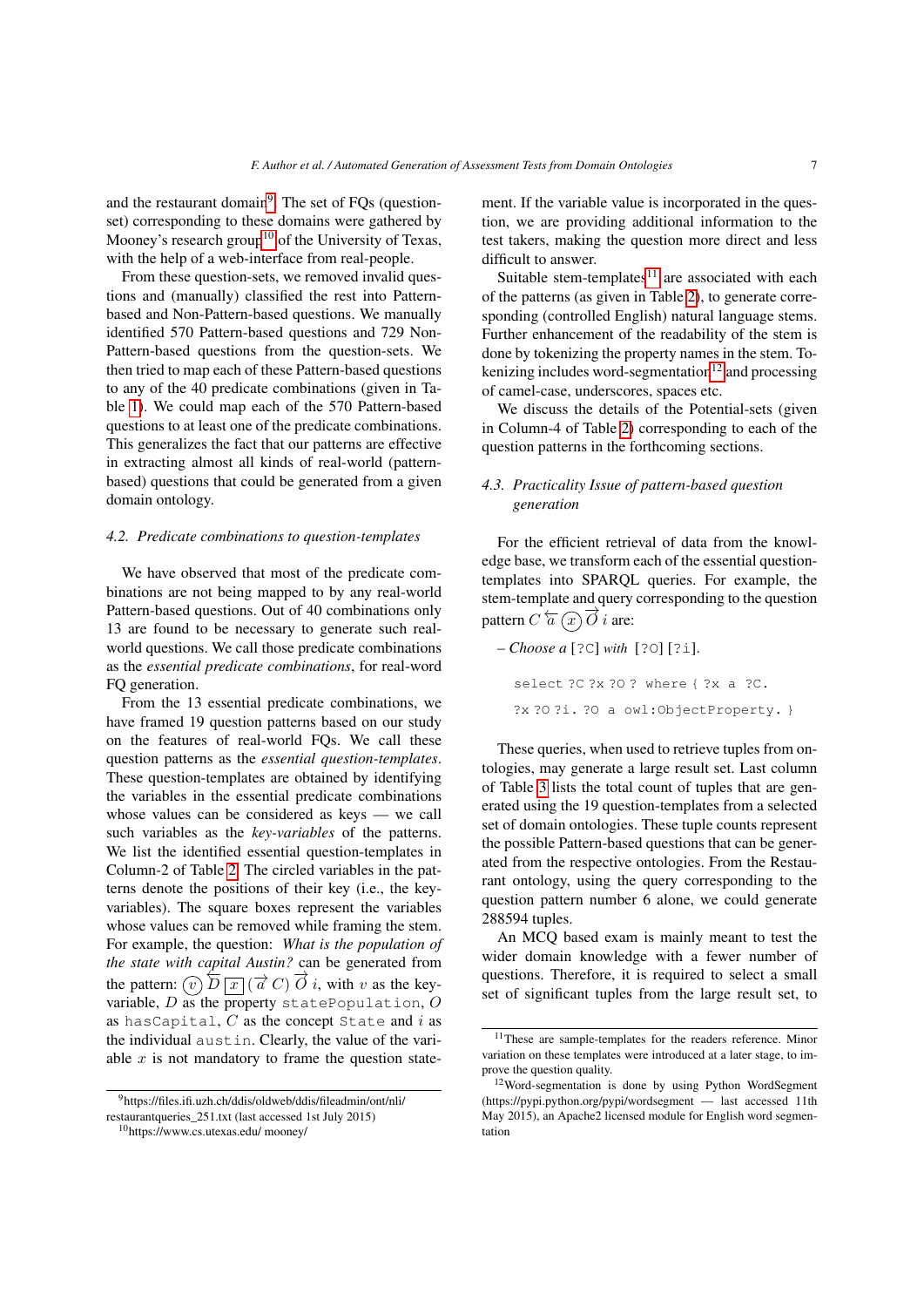|--|--|

<span id="page-7-1"></span>The table shows the *essential question-templates* for real-world FQ generation, where the circled variables in the patterns denote the keyvariables. The corresponding stem-templates and potential-set formulas are also listed.

| No.            | Question patterns                                                                                        | Stem-template                                                 | Potential-set w.r.t. key-variables    |
|----------------|----------------------------------------------------------------------------------------------------------|---------------------------------------------------------------|---------------------------------------|
| 1              | (i)<br>$x \circ$                                                                                         | Choose $a$ /the O of x.                                       | Range(O)                              |
| $\overline{c}$ | $x\,\overline{O}$<br>$\left( i\right)$                                                                   | Choose the one with $Qx$ .                                    | Domain(O)                             |
| 3              | $x\overline{D}$<br>$\sqrt{v}$                                                                            | Choose $a$ /the D of x.                                       | Range(D)                              |
| 4              | $\widehat{x}$ ) $\overrightarrow{a}$ C                                                                   | Choose a C.                                                   | $\mathcal{C}$                         |
| 5 a.           | $\overleftarrow{D}x\overrightarrow{O}i$<br>$v^{\prime}$                                                  | Choose a/the $D$ of x with $O$ i.                             | Range(D)                              |
| b.             | $\overline{x}$ $\overline{O}$ i<br>Б<br>$\overline{v}$                                                   | Choose $a$ /the D of the one with O i.                        | Range(D)                              |
| 6              | $\overline{D}\sqrt{x}\overline{O}i$<br>[v]                                                               | Choose the $D$ of the one which is the $O$ of i.              | Range(D)                              |
| 7              | $\overrightarrow{D}v$<br>$C\overleftarrow{a}(x)$                                                         | Choose $a$ /the C with D v.                                   | $Domain(D) \sqcap C$                  |
| 8 a.           | $\overrightarrow{O}i$<br>$C\overleftarrow{a}$<br>$\left(x\right)$                                        | Choose $a$ /the C with O i.                                   | $Domain(O) \sqcap C$                  |
| b.             | $\overline{O}(i)$<br>$C\overleftarrow{a}$<br>$\boldsymbol{x}$                                            | Choose a/the O of a C.                                        | Range(O)                              |
| 9 a.           | $C\overleftarrow{a}$<br>$\overline{x}$   $\overline{O}(i)$                                               | Choose the one with a $C$ as $O$ .                            | Domain(O)                             |
| b.             | $\overline{O} i$<br>$C\overleftarrow{a}(x)$                                                              | Choose $a$ /the C, which/who is O of i.                       | $Range(O) \sqcap C$                   |
| 10 a.          | $\overrightarrow{O_1}$ $\overrightarrow{a}$ $\overrightarrow{C}$ $\overrightarrow{O_2}$ $i_2$<br>$i_1$ ) | Choose the one whose $O_1$ is a C with $O_2$ i <sub>2</sub> . | $Domain(O_1)$                         |
| b.             | $\overrightarrow{x}$ $(\overrightarrow{a} C)\overrightarrow{O_2}(i_2)$<br>$i_1 \overrightarrow{O_1}$     | Choose a/the $O_2$ of a C which/who is $O_1$ of $i_1$ .       | $Range(O_2)$                          |
| 11 a.          | $\overline{x}$ $(\overrightarrow{a} C) \overrightarrow{O}(i)$<br>$v\,\overline{\!D}$                     | Choose $a$ /the O of a C with D v.                            | Range(O)                              |
| b.             | $(\vec{a}\,C)\,\vec{O}\,i$<br>$v\,\overline{\!D}$<br>$\left\langle x\right\rangle$                       | Choose $a$ /the C with D v and O i.                           | $Domain(D) \sqcap C \sqcap Domain(O)$ |
| $\mathbf{c}.$  | $\overline{x}$ $(\overrightarrow{a} C) \overrightarrow{O} i$<br>$\overline{v}$                           | Choose a/the $D$ of a $C$ with $O$ i.                         | Range(D)                              |
| 12             | $\boxed{x}$ $(\overrightarrow{a} C)$ $\overleftarrow{O} i$<br>$\overline{D}$<br>[v]                      | Choose the $D$ of a $C$ who/which is $O$ of i.                | Range(D)                              |
| 13             | $i_1 O_1$<br>$\vec{a}$ C)<br>$\boldsymbol{x}$<br>$i_{2}$                                                 | Choose a/the $O_2$ of a C whose $O_1$ is $i_1$ .              | $Range(O_2)$                          |

create a good MCQ question-set. But, the widely adopted method of random sampling can result in poor question-sets (we have verified this in our experiment section). In Section [6,](#page-9-0) we propose three heuristic based techniques to choose the most appropriate set of tuples (questions) from the large result set.

<span id="page-7-2"></span>Table 3 The specifications of the test ontologies and the count of the tuples that were generated using the 19 question-templates, are given below.

| Ontology          | Individuals Concepts |    | Object     | Datatype   | Total tuple |
|-------------------|----------------------|----|------------|------------|-------------|
|                   |                      |    | properties | properties | count       |
| Mahabharata       | 181                  | 17 | 24         | 9          | 72074       |
| Geography         | 713                  | 9  | 174        | 11         | 449227      |
| <b>DSA</b>        | 161                  | 94 | 29         | 13         | 128213      |
| <b>Restaurant</b> | 9747                 | 4  | 9          | 5          | 1850762     |
| Job               | 4138                 |    |            | 12         | 877437      |

# <span id="page-7-0"></span>5. A technique to generate Aggregation-based **MCOs**

The MCQ question stems like:

- Choose the Movie with the highest number of academy awards.
- Choose the Movie with the lowest number of academy awards.

which cannot be explicitly generated from the tuples that are generated using the predicate combinations, can be framed by performing operations similar to aggregation.

To generate such MCQ stems, the method which we have adopted involves three steps: grouping of the generated tuples w.r.t the properties they contain, sorting and selecting border values of the datatype properties, and including suitable adjectives (like highest or lowest) for stem enhancement. In the example MCQ stems (from the Movie ontology),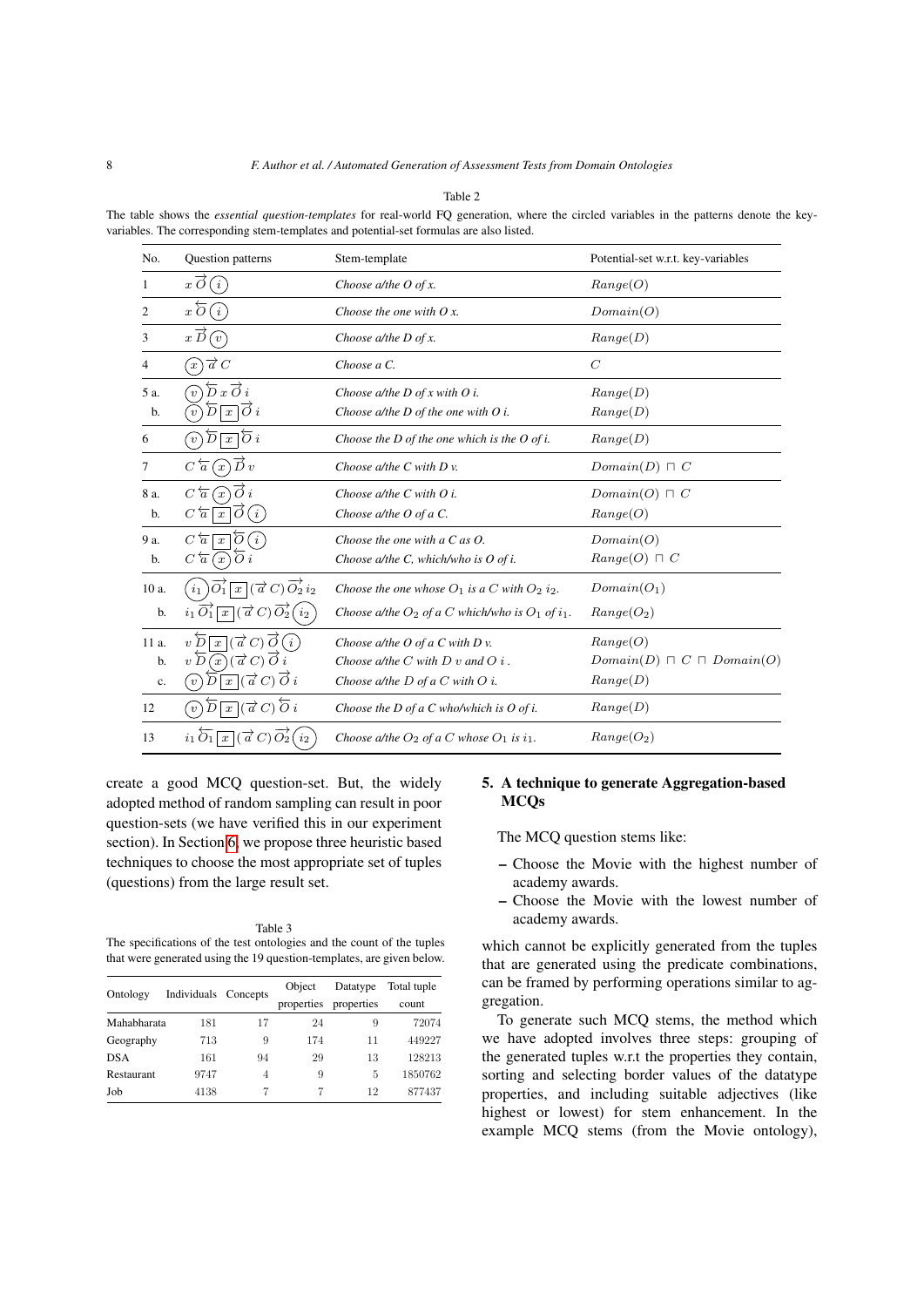hasNumberOfAcademyAwards is the datatype property which is used for grouping. The border values for this property were 12 and 0, which correspond to the instances: ben-hur and breathless respectively. The adjectives which were used are *highest* and *lowest*. A detailed explanation of the method is given in the next subsection.

Since we are making use of datatype property values for generating Aggregation-based MCQ stems from OWL ontologies, it should be noted that, many of the XML Schema datatypes are supported by OWL-2 DL [\[21\]](#page-21-10). OWL-2 DL has datatypes defined for Real Numbers, Decimal Numbers, Integers, Floating-Point Numbers, Strings, Boolean Values, Binary Data, IRIs, Time Instants and XML Literals.

## *5.1. Question generation in detail*

This section details the operations that are carried out in the *Aggregation-based stem generation submodule* of the E-ATG system.

To generate Aggregation-based question stems, the tuples generated using the 19 patterns (in Table [2\)](#page-7-1), are grouped based on the properties they contain. We call the ordered list of properties which are useful in grouping as the *property sequence* (represented as P) of the tuples in each group. From the grouped tuples, only those groups whose property sequence contain at least one datatype property are selected for generating Aggregation-based question stems. For instance, consider the tuples-set given in Table [4,](#page-8-0) which is generated using the property combination  $C \overleftarrow{a} x \overrightarrow{D} v$  from the Geography ontology. GROUP BY and ORDER BY clauses were used along with the pattern's SPARQL template for grouping and sorting respectively.

In Table [4,](#page-8-0) the highlighted rows (or tuples), which bore the border values of the datatype property, can be used for framing the Aggregation-based question stems — we call these rows as the *base-tuples* of the corresponding Aggregation-based questions. The datatype property names in the  $1^{st}$  and  $3^{rd}$  highlighted rows are paired with the predefined-adjectives (like maximum, highest, oldest, longest, etc.) and the pair with the highest ESA relatedness score is determined (see details in the next subsection). Then the stemmed predicate (i.e., for e.g., "hasPopulation" is stemmed to "Population"), the adjective and the template associated with the question pattern are used to generate stems of the following form (where the underlined words correspond to the predicates used):

Table 4

<span id="page-8-0"></span>The table shows the list of tuples from the Geography ontology that are grouped and are sorted based on their property sequences and the datatype property values respectively. The highlighted rows denote the tuples which are chosen for generating Aggregation-based questions

| C            | $\boldsymbol{x}$ | D             | $\boldsymbol{\eta}$ | Property seq.   |
|--------------|------------------|---------------|---------------------|-----------------|
| <b>State</b> | connecticut      | hasPopulation | 5020                |                 |
| State        | florida          | hasPopulation | 68664               | {State,         |
| State        | colorado         | hasPopulation | 104000              | hasPopulation } |
|              |                  |               |                     |                 |
| State        | arizona          | hasPopulation | 114000              |                 |
| River        | neosho           | length        | 740                 |                 |
| River        | washash          | length        | 764                 | {River,         |
| River        | pecos            | length        | 805                 | length          |
|              |                  |               |                     |                 |
| River        | ouachita         | length        | 973                 |                 |
|              |                  |               |                     |                 |

- Choose the State with the *highest* population. (Key: Arizona)
- Choose the River with the *longest* length. (Key: Ouachita)

Similarly, the predicates in the  $2^{nd}$  and  $4^{th}$  highlighted rows are paired with the adjectives like minimum, shortest, smallest, minimum, etc., to generate stems of the form:

- Choose the State with the *lowest* population. (Key: Connecticut)
- Choose the River with the *shortest* length. (Key: Neosho)

# *5.2. Explicit-Semantic-Analysis based stem enhancement*

Having a property in hand, to fix which quantifying adjective — highest and lowest or longest and shortest — to use, is determined by calculating pairwise relatedness score and, then, choosing the one with highest score using Explicit Semantic Analysis (ESA) [\[20\]](#page-21-11) method. ESA method computes semantic relatedness of natural language texts with the aid of very large scale knowledge repositories (like Wikipedia). EasyESA $^{13}$  $^{13}$  $^{13}$  [\[16\]](#page-20-13), an infrastructure consisting of an open source platform that can be used as a remote service or can be deployed locally, is used in our implementation, to find pairwise relatedness scores.

<span id="page-8-1"></span><sup>13</sup>http://easy-esa.org/ (last accessed 21st Dec 2015)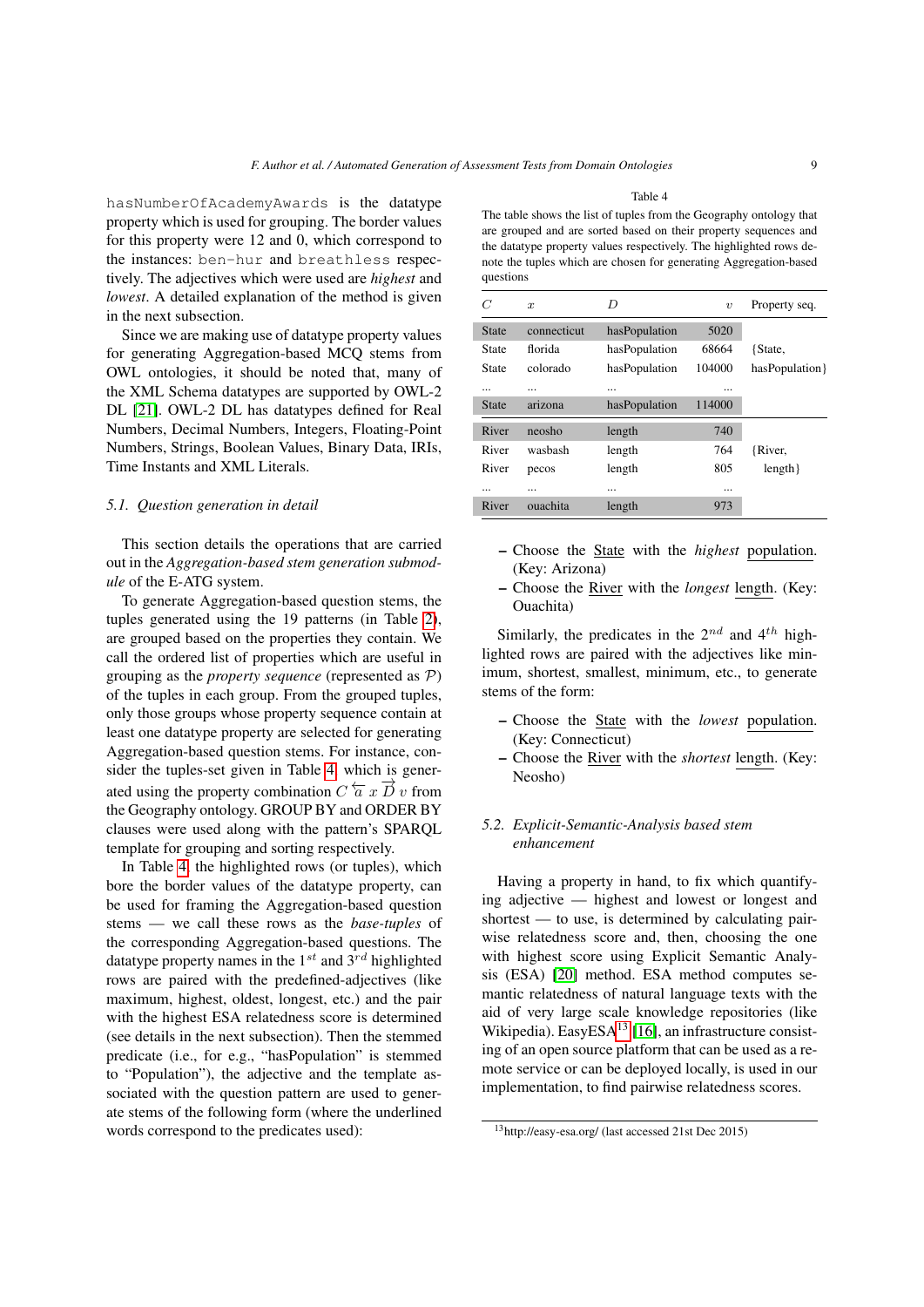The pair  $-$  (predicate, predefined-adjective)  $$ with highest ESA relatedness score are used for framing the question.

<span id="page-9-1"></span>Table 5 The ESA scores of some sample predicate–adjective pairs

| Predicate      | Adjective | ESA relatedness score |
|----------------|-----------|-----------------------|
| has Population | highest   | 0.0106816739          |
| has Population | longest   | 0.0000000000          |
| has Population | lowest    | 0.0132820251          |
| has Population | longest   | 0.0000000000          |

For example, as shown in Table [5,](#page-9-1) the datatype property hasPopulation can be used along with "highest" or "lowest", depending on the border value under consideration, as those pairs have comparatively high relatedness score.

Out of the large set of datatypes offered by OWL-2 DL, datatypes of Binary Data, IRIs and XML Literals are avoided for stem formation, as they are not useful in generating human-understandable stems.

# <span id="page-9-0"></span>6. Heuristics for question-set generation

The heuristics-based tuple selection module of the ATG system uses three screening heuristics which mimic the selection heuristics followed by human experts. These heuristics help in generating question-sets that are unbiased and cover the required knowledge boundaries of a domain knowledge. A summary of the three screening methods is given in the next subsection. In the E-ATG system, we adopted a new heuristic instead of the third heuristic, to achieve better results. The drawback of the third heuristic and the details of the new heuristic are explained in Sections [6.1.3](#page-10-0) and [6.2](#page-10-1) respectively.

Even though these heuristics were meant for Patternbased questions, we apply the same heuristics, except the third heuristic, to Aggregation-based questions as well. This is achieved by considering the base-tuples of Aggregation-based questions.

# *6.1. Summary of the existing heuristics*

The three heuristics introduced in [\[35\]](#page-21-5) were:

- Property based screening
- Concept based screening
- Similarity based screening

Interested readers can refer [\[35\]](#page-21-5), for a detailed explanation of the rationales for using these heuristics.

#### <span id="page-9-3"></span>*6.1.1. Property based screening*

The property based screening was mainly meant to avoid those questions which are less likely to be chosen by a domain expert for conducting a good MCQ test. This is achieved by looking at the triviality score (called *Property Sequence Triviality Score*, abbreviated as PSTS) of the property sequence of the tuples.

PSTS of a property sequence  $P$  was defined in [\[35\]](#page-21-5) as follows (we later use this PSTS in Section [7\)](#page-11-0):

$$
PSTS(P) = \frac{\# \text{ Individuals satisfying all the properties in } \mathcal{P}}{\# \text{ Individuals in the Potential-set of } \mathcal{P}}
$$

Potential-set of  $P$  denotes the set of individuals which *may* possibly satisfy the properties (or predicates) in  $P$ . It is characterized by the expression  $Type(Q, \mathcal{P}, r)$ , where Q is the question pattern used for generating the tuples,  $r$  denotes a reference position in the pattern (see the following example).  $Type(Q, \mathcal{P}, r)$  is defined as the intersection of the class constraints and the domain and range of those properties in  $P$  which are associated with r. Consider  $\mathcal{P} = \{p_1, p_2\}$  in the pattern  $Q = i_2 \overrightarrow{p_1} x \overrightarrow{p_2} i_1$  and r as the pivot instance x. Then,  $Type(Q, \mathcal{P}, x)$  is taken as  $Range(p_1) \cap Domain(p_2)$ . Similarly for  $P =$  ${C_1, p_1}$  and  $Q = C_1$   $\overleftarrow{a}$   $x \overleftarrow{p_1} i_1$ ,  $Type(Q, \mathcal{P}, x)$  $C_1 \cap Range(p_1)$ . For the same q and P, if r is  $i_1$ ,  $Type(Q, \mathcal{P}, i_1)$  is taken as  $Domain(p_1)$ .

In the property based screening, the position of the reference-individuals (introduced in Section [2.2\)](#page-2-1) is taken as  $r$  for finding the potential-set. The third column of Table [2](#page-7-1) lists the generic formula to calculate the potential-sets for the 19 patterns. But, it should be noted that, the calculation is w.r.t. the *key-variables* – we later use this in Section [9.](#page-13-0)

A suitable threshold for PSTS is fixed based on the number of tuples to be filtered at this level of screening.

# *6.1.2. Concept based screening*

This level of screening was mainly meant to select only those tuples which are relevant to a given domain, for MCQ generation.

We achieve this by looking at the reference-individual in a given tuple. If the individual satisfies any of the key-concept<sup>[14](#page-9-2)</sup> of the domain, the question which is framed out of the corresponding tuple, can be considered as relevant for conducting a domain related test.

<span id="page-9-2"></span> $14$ In the implementation, we used KCE API [\[29\]](#page-21-12) to extract a required number of potentially relevant concepts (or simple keyconcepts) from a given ontology.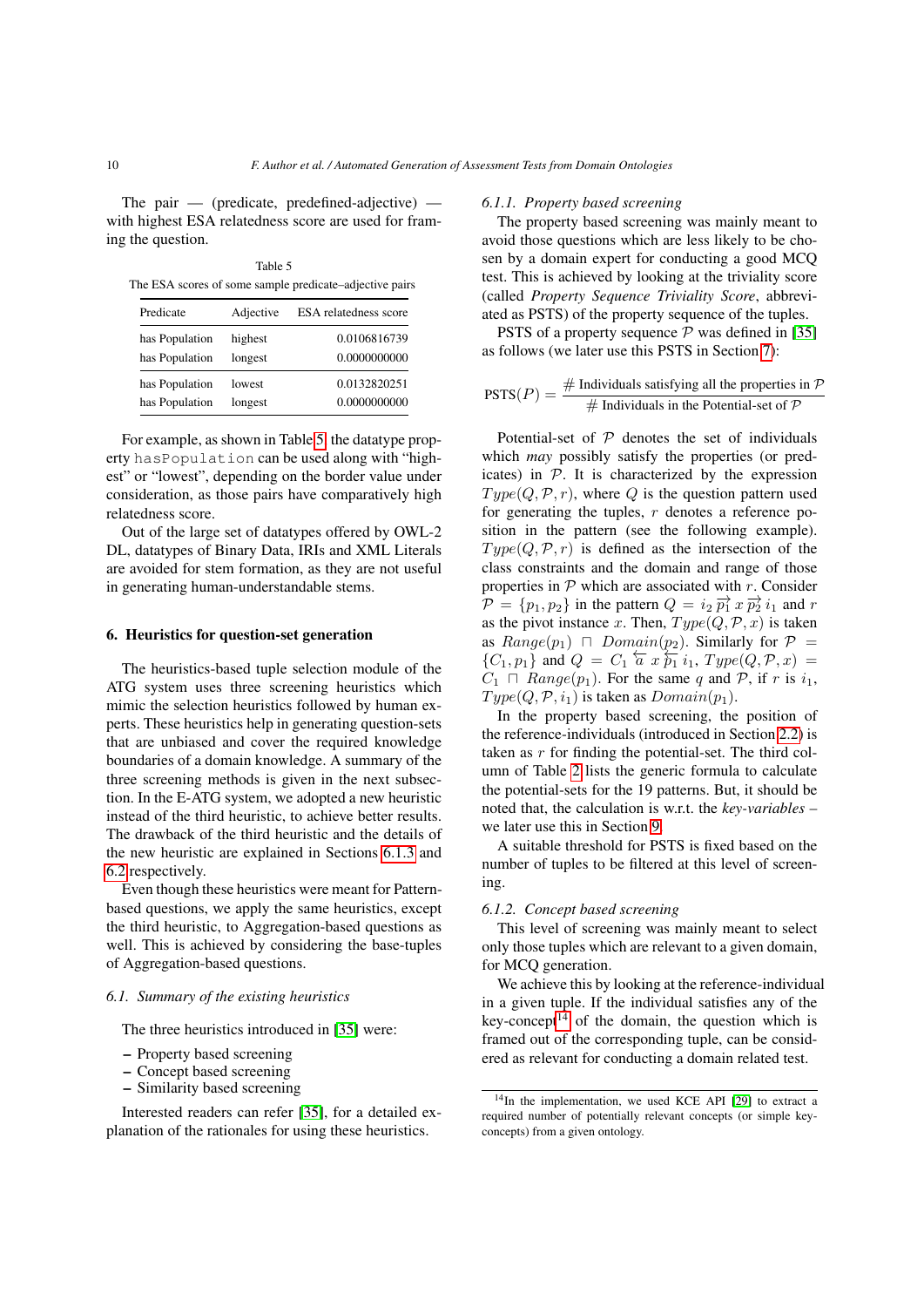<span id="page-10-4"></span>The table shows the list of tuples in two locally-similar groups, generated from the Movie ontology. The highlighted rows denote the representative tuples — selected based on their *popularities*

| $x$ (Pivot instance)             | O <sub>1</sub> | 2 <sub>1</sub>   | O <sub>2</sub> | $\iota_2$                           | Popularity |
|----------------------------------|----------------|------------------|----------------|-------------------------------------|------------|
| argo                             | wonAward       | oscar 12         | isBasedOn      | the great escape                    | 7.20       |
| a beautiful mind                 | wonAward       | oscar 01         | isBasedOn      | a_beautiful_mind_novel              | 8.26       |
| forest_gump                      | wonAward       | oscar 94         | isBasedOn      | forest_gump_novel                   | 15.44      |
| h_potter_and_the_sorcerers_stone | directedBy     | chris columbus   | hasNextSequel  | h_potter_and_the_chamber_of_secrets | 34.51      |
| jurassic_park                    | directedBy     | steven_spielberg | hasNextSequel  | the_lost_world_jurassic_park        | 22.56      |
| hobbit_an_unexpected_journey     | directedBy     | peter_jackson    | hasNextSequel  | hobbit the desolation of smaught    | 14.47      |
| national treasure                | directedBy     | jon turteltaub   | hasNextSequel  | national treasure book of secrets   | 7.89       |

The number of tuples to be screened in this level, is controlled by varying the count of the key concepts.

#### <span id="page-10-5"></span>*6.1.3. Similarity based screening*

The tuple-set S, selected using the first two levels of screening, may contain (semantically) similar tuples; they will make the final question-set biased. To avoid this, selecting only a representative set of tuples from among these similar set of tuples is necessary. In [\[35\]](#page-21-5), this issue was addressed by considering an undirected graph  $G = (V, E)$ , with vertex set  $V = \{t \mid t \in S\}$ , and edge set  $E = \{(t_1, t_2) \mid t_1, t_2 \in$  $S$  and  $Similarly(t_1, t_2) \geq c$ , where  $Similarly(.)$ is a symmetric function which determines the similarity of two tuples with respect to their referenceinstances and  $c$  is the minimum similarity score threshold. From the graph, a minimum dominating set (i.e., a dominating set<sup>[15](#page-10-2)</sup> of minimum cardinality) of nodes was selected as the set of representative tuples. The similarity measure which we have adopted is as follows:

$$
Similarity(t_1, t_2) = \frac{1}{2} \left( \frac{\#(X(P(t_1)) \cap X(P(t_2)))}{\#(X(P(t_1)) \cup X(P(t_2)))} + \frac{\#Triples}{Max(\#Triples in t_1, \#Triples in t_2)} \right)
$$

In the equation,  $P(t)$  represents the property sequence of t, and  $X(P(t))$  denotes the set of individuals (in the ontology) which satisfies the properties in  $P(t)$ . The equation calculates the similarity score of two tuples based on the relationship between (unary and binary) predicates in one tuple to their counterparts in the other tuple, and the number of the semantically similar triples in them.

<span id="page-10-0"></span>*Drawback of this heuristic:* In our observation, selecting representative tuples based on minimum dominating set (MDS) — using an approximation algo-rithm<sup>[16](#page-10-3)</sup> — is more like a random selection of representative nodes ensuring the dominating set constraints. Therefore, to improve the quality of the result, instead of simply finding the MDS, we select representative tuples from each of the similar set of tuples based on their *popularities*; details are given in the next subsection.

#### <span id="page-10-1"></span>*6.2. Proposed change in the heuristic*

The tuples that are screened after two levels of filtering are grouped based on their similarity. The similarity measure from the previous subsection is reused for this grouping. In case if a tuple shows similarity to multiple groups, we place the tuple to the group to which it shows maximum similarity. Each of these groups are addressed as *locally-similar groups*; appropriate minimum similarity score (called *minimum local-similarity threshold* (denoted as  $mls$ )) is used for creating the groups.

Within a locally-similar group, a *popularity* based score is assigned to each of the tuples. The mostpopular tuple from each group is taken as the representative tuple. An illustration of the selection of representative tuples is shown in Table [6,](#page-10-4) where the highlighted tuples denote the selected ones. In the table, the third tuple and the first tuple in the group-1 and group-2 respectively have higher popularity score than the rest of the tuples in the respective groups, making them the suitable candidates for the question-set.

<span id="page-10-2"></span><sup>&</sup>lt;sup>15</sup> A dominating set for a graph  $G = (V, E)$  is the subset U of V s.t.  $\forall v \in V \backslash U$ , v is adjacent to at least one member of U.

<span id="page-10-3"></span><sup>16</sup>JGraph MDS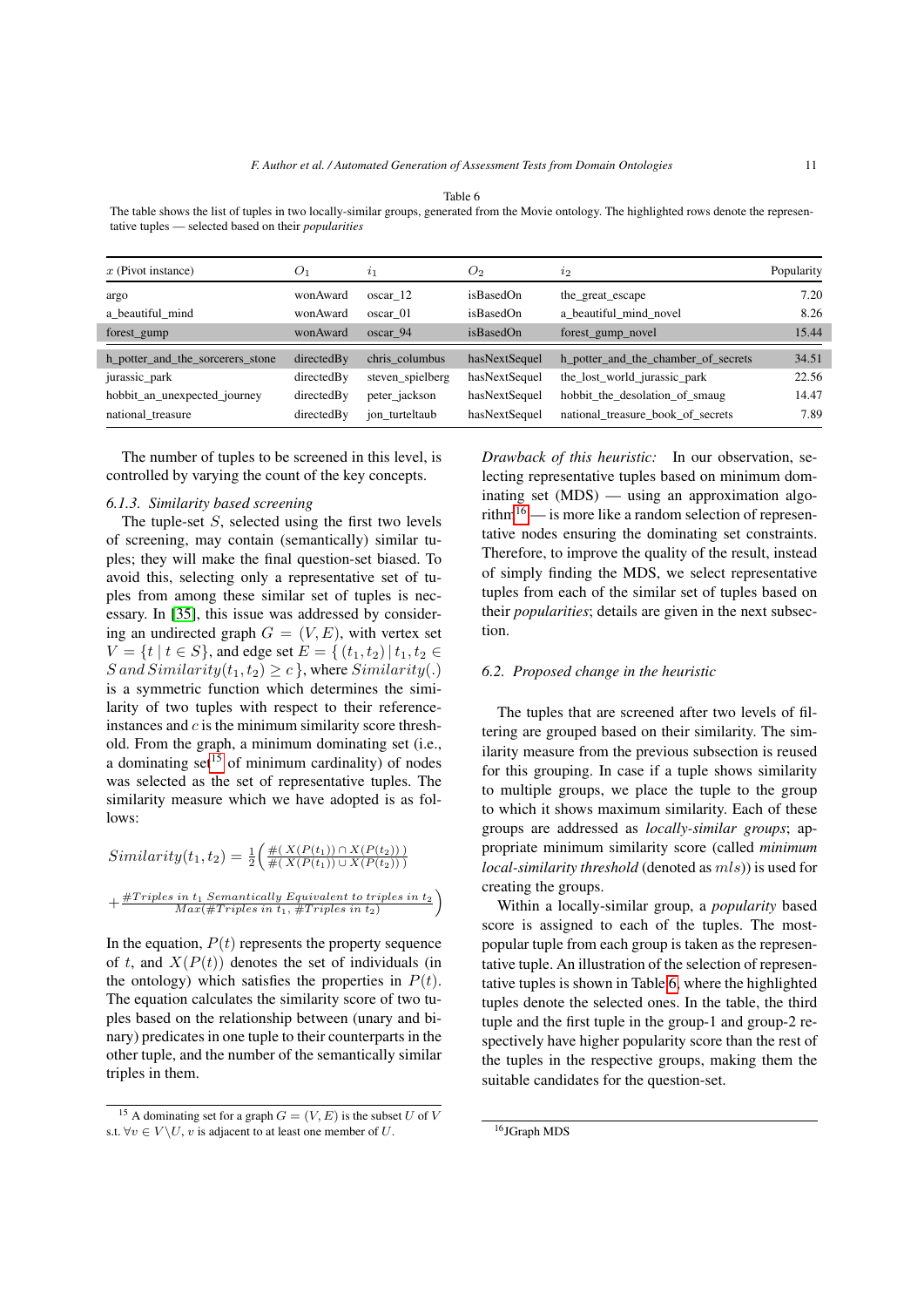*Calculation of the popularity of a tuple:* The widely used popularity measure for a concept is based on the count of the individuals of the other concepts that are connected to the individuals of that concept [\[33\]](#page-21-13); we follow a similar approach to find the popularity of an individual. That is, the popularity of an individual  $x$ in an ontology O, can be said as the *connectivity* of x from the other individuals in  $\mathcal O$  which belong to a concept which  $x$  does not belong to. On getting the popularities of the individuals in a tuple  $t$ , we calculate the popularity of t in  $\mathcal O$  as:

$$
Popularity(t, \mathcal{O}) = (1/2)\mathcal{C}_{t,\mathcal{O}}(t.r) + \sum_{i=1}^{n} \log (1 + \mathcal{C}_{t,\mathcal{O}}(x_i))
$$

The popularity of a tuple is defined as the sum of the connectivities of its individuals, by giving more preference to the connectivity value of the referenceindividual  $-$  i.e., the sum of half the connectivity value of the reference-individual and log of the connectivity values of the other individuals are taken. In the equation,  $t.r$  denotes the reference-individual of the tuple t; the set,  $\{x_1, x_2, \ldots, x_n\}$ , denotes the individuals other than the reference-individual of  $t$ ;  $C_{t,\mathcal{O}}(j)$  represents the connectivity (formally defined below) of an individual  $j$  in a tuple  $t$  from an ontology  $\mathcal{O}$ .

The connectivity of an individual  $x$  in  $t$  is defined as follows, where  $C_x$  and  $C_y$  are concepts in  $\mathcal{O}$ .

$$
\mathcal{C}_{t,\mathcal{O}}(x) = \#\{y \mid \mathcal{O} \models C_x(x) \sqcap C_y(y) \sqcap R(y,x) \land \mathcal{O} \not\models C_y(x) \land not(C_x \sqsubseteq C_y) \land not(C_y \sqsubset C_x)\}\
$$

The equation gives the count of the individuals which are related to  $x$  by a relation  $R$  and whose satisfying concepts do not satisfy  $x$  and are not hierarchically (sub-class–super-class relationship) related to any of the satisfying concepts of  $x$ .

# <span id="page-11-0"></span>7. A method to determine the difficulty of MCQ Stems

One possible way to decide the difficulty value (or difficulty-score) of a stem is by finding how its predicate combination is making it difficult to answer. Our study on FQs which have been generated from different domain ontologies shows that, increasing the answer-space of the predicates in a stem has an effect on its difficulty value. For example, the stem "*Choose a President who was born on Feb 12th*

*1809.*" is more difficult to answer than "*Choose an American President who was born on Feb 12th 1809.*" This is because, the answer-space of (some of) the conditions in the former question is broader than the answer-space of (some of) the conditions in the latter. The answer-space of the condition *Choose a President* in the first stem, is larger than the condition *Choose an American President* in the second stem. Being a more generic concept (unary predicate) than AmericanPresident, the concept President, when used in a stem, makes the question difficult to answer. Therefore, a practical approach to make a stem difficult is by incorporating a predicate  $p_1$  which is present for large number of individuals, along with a predicate  $p_2$  which is present only for comparatively less number of instances, so that  $p_1$  may deviate the learner away from the correct answer and  $p_2$  may direct her to the correct answer.

The predicate combinations of such type can be easily identified by finding those property sequences with less triviality score; this is because, all the predicate combinations with at least one specific predicate and at least one generic predicate, will have a less PSTS. But, having a less PSTS does not always guarantee that one predicate in it is generic when compared to the other roles in the property sequence; the following condition also needs to be satisfied.

<span id="page-11-1"></span>
$$
\exists p_1, p_2 \in \mathcal{P} \text{ such that } \#I(p_1) \gg \#I(p_2) \quad (1)
$$

In the condition,  $P$  represents the property sequence and  $\#I(p)$  denotes the number of individuals satisfying the property p.

The tuples that satisfy Condition[-1,](#page-11-1) can be assigned a difficulty-score based on its triviality score as shown in Eq. [2,](#page-11-2) where  $P_t$  denotes the property sequence corresponding to the tuple  $t$ . The equation guarantees that a tuple with a high PSTS value will get a low difficultyscore and vice versa. We consider the difficulty-score of a question as a constant value<sup>[17](#page-11-3)</sup>, if its property sequence does not satisfy Condition[-1](#page-11-1) .

<span id="page-11-2"></span>
$$
Difficulty(t) = \frac{1}{e^{PSTS(\mathcal{P}_t)}}
$$
\n(2)

In addition to the above method to find tuples (or questions) which are difficult to answer, the difficultyscore of a question can be further increased (or tuned)

<span id="page-11-3"></span><sup>&</sup>lt;sup>17</sup>A difficulty-score of 0.3 is given, since the maximum value of PSTS is 1, and the minimum possible value from Eq. [2](#page-11-2) is 0.368.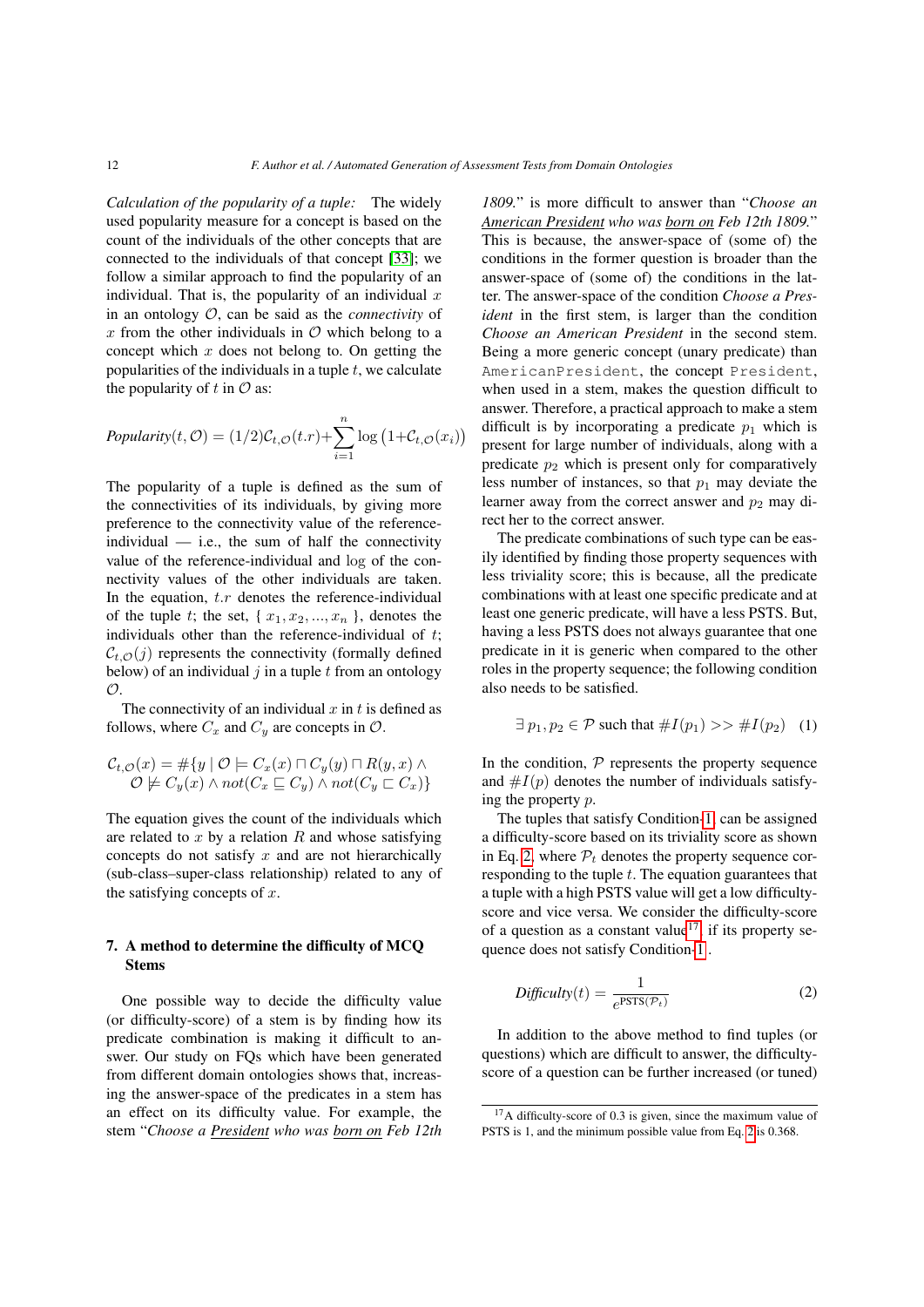by indirectly addressing the individuals present in it. We have already illustrated this in Section [4.2.](#page-6-4) Patterns 5 b, 6, 8 b, 9 a, 10 a, 10 b, 11 a, 11 c, 12 and 13 where indirect addressing of the reference-individuals can be done — in Table [2,](#page-7-1) can be used for generating questions (or tuples) which are comparatively difficult to answer than those generated using the rest of the patterns. For such tuples, we simply double their assigned difficulty-scores, to make their difficulty-scores relatively higher than the rest of the tuples.

As we pointed out in Section [2.2.1,](#page-3-5) the Aggregationbased questions are relatively difficult to answer than the rest of the questions. Therefore, we give them a difficulty-score of thrice the value obtained using Eq. [2,](#page-11-2) by giving their base-tuples as input.

|                         | $\text{SELECT-TUPLE-SET}(G, \text{DiffLevel})$                               |
|-------------------------|------------------------------------------------------------------------------|
|                         | // Input: $G(V, E)$ , the graph;                                             |
|                         | $DiffLevel \in \{ high, medium, low \}$                                      |
|                         | $\mathcal N$ Output: $S$ , set of suitable tuples                            |
| 1                       | $S \leftarrow \{v \mid \text{Degree of } v \text{ in } G \text{ is zero}\}\$ |
| $\overline{c}$          | Priority-Queue Q // Priority is based on diff. level                         |
| $\overline{\mathbf{3}}$ | Vertex $u$                                                                   |
| $\overline{4}$          | Vertex-Set A                                                                 |
| 5                       | $Q \leftarrow$ CREATE-PQUEUE $(G)$                                           |
| 6                       | While Edge(G) is not empty                                                   |
| $\overline{7}$          | if $DiffLevel = high$                                                        |
| 8                       | $u \leftarrow \text{getMax}(Q)$                                              |
| 9                       | removeMin()                                                                  |
| 10                      | <b>if</b> $DiffLevel == low$                                                 |
| 11                      | $u \leftarrow \text{getMin}(Q)$                                              |
| 12                      | removeMax()                                                                  |
| 13                      | <b>if</b> $DiffLevel == medium$                                              |
| 14                      | <b>if</b> odd iteration                                                      |
| 15                      | $u \leftarrow \text{getMin}(Q)$                                              |
| 16                      | removeMin()                                                                  |
| 17                      | <b>if</b> even iteration                                                     |
| 18                      | $u \leftarrow \text{getMax}(Q)$                                              |
| 19                      | removeMax()                                                                  |
| 20                      | <b>if</b> NO-CONFLICT $(u, S, G) == true$                                    |
| 21                      | $S \leftarrow S \cup \{u\}$                                                  |
| 22                      | $A \leftarrow \{u\} \cup \text{AdjacentVertices}(u, G)$                      |
|                         | // finding all adj. vertices of $u$ , in $G$                                 |
| 23                      | RemoveVertex $(A, G)$                                                        |
|                         | // remove $w \in A$ , from G                                                 |
| 24                      | $Q \leftarrow \mathsf{CREATE\text{-}PQUEUE}(G,Q)$                            |
| 25                      | return $S$                                                                   |

#### <span id="page-12-0"></span>8. Controlling the difficulty-level of a question-set

Controlling the difficulty-level of a question-set helps in posing only those set of questions which are necessary to test a learner's skill-set. In an e-learning system's environment, for the tasks such as controlling the student-shortlisting criteria, selection of top k students etc., question-sets of varying difficulty-levels are of great use [\[25\]](#page-21-14).

In the E-ATG system, we adopted a simple algorithm to generate question-sets of difficulty-levels: high, medium and low. This algorithm can be further extended to generate question-sets of required difficulty-levels.

# $CREATE-PQUEUE(G)$

**// Input:**  $G(V, E)$ , the graph

- 1 Priority-Queue Q
- 2 for each  $v \in V$ <br>3 Priority  $n \in V$
- 3 Priority  $p \leftarrow \text{Difficulty}(v)$ <br>4 put(*v*, *n*, *Q*) *II* insert *v* to
- put(v, p, Q)  $\prime\prime$  insert v to Q
- 5 return Q

# $NO-CONFLICT(u, S, G)$

**// Input:**  $G(V, E)$ , the graph; Vertex-set  $S$ ; Vertex  $u$ 

- 1 for each  $s \in S$ <br>2 if  $(s, u) \in$
- 2 if  $(s, u) \in E$ <br>3 return *f*
- 3 return *false*

**//**  $S \cup \{u\}$  is not independent-set 4 **return** true  $\mathcal{U} S \cup \{u\}$  is independent-set

#### *8.1. Method*

The set of heuristically selected tuples (denoted as  $T = \{t_1, t_2, ..., t_n\}$  can be considered as the vertices of an undirected graph (similar to what we have con-sidered in Section [6.1.3\)](#page-10-5)  $G = (V, E)$  with vertex-set  $V = \{t | t \in T\}$ , and edge-set  $E = \{(t_1, t_2) | t_1, t_2 \in$  $Similarly(t_1, t_2) > mqs$ , where *Similarity*(.) is same as that of what we have defined in Section [6.1.3,](#page-10-5) and mgs denotes the minimum similarity threshold (a.k.a. *minimum global-similarity threshold*).

An edge in  $G$  can be thought of as the intersimilarity (or dependency) of tuples that are taken from two locally similar groups. Ideally, we only need to include one among those dependent vertices, for generating a question-set which is not biased to a portion of the domain-knowledge. To generate an unbiased question-set which covers the relevant knowledge boundaries, we need to include all isolated ver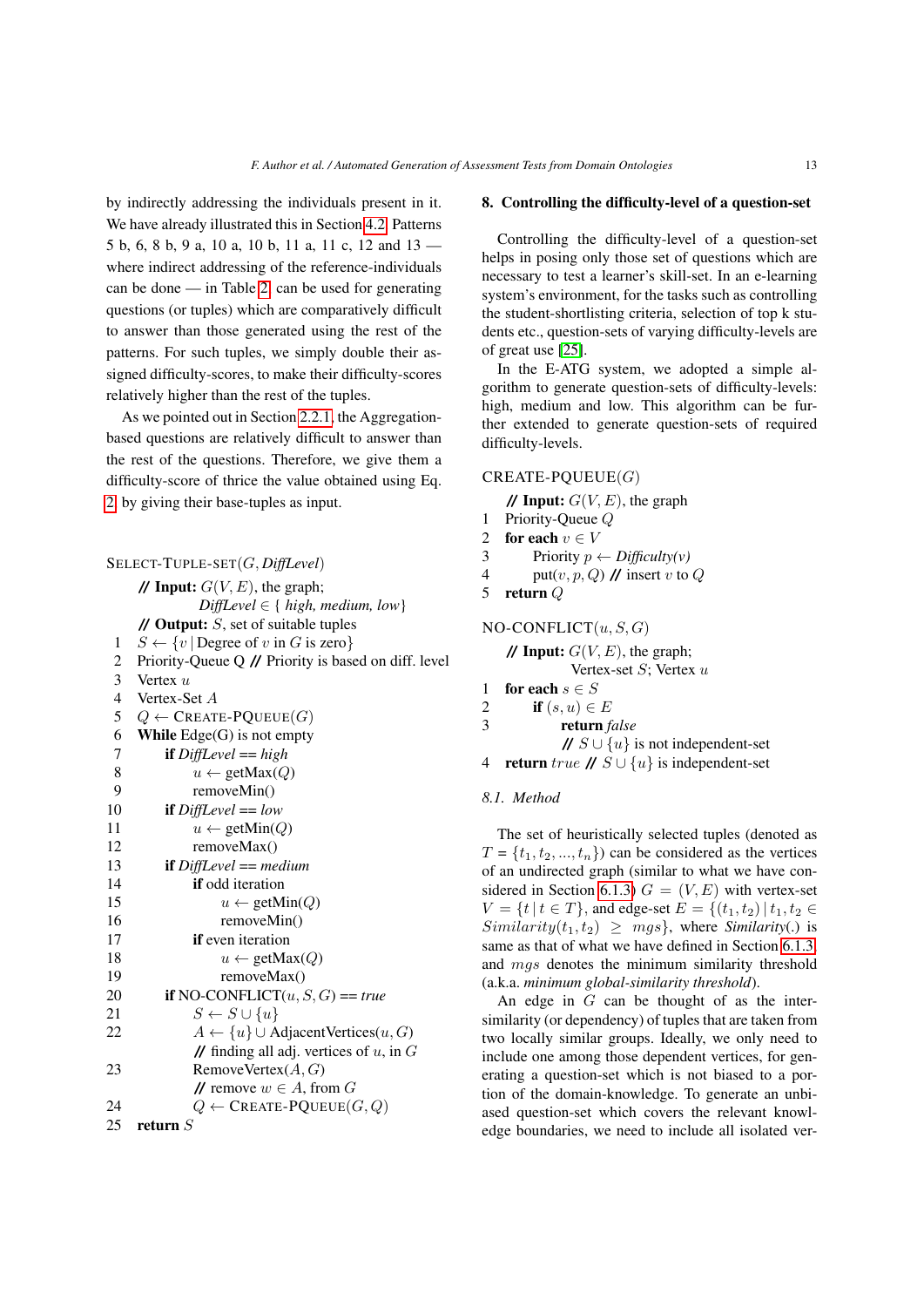tices (tuples) and one from each of the dependent vertices. Clearly, this vertex selection process is similar to, finding the *maximal independent-set* of vertices from G. To recall, a *maximal independent-set* of a graph  $G = (V, E)$  is a subset  $V' \subseteq V$  of the vertices such that no two vertices in  $V$  are joined by an edge in  $E$ , and such that each vertex in  $V - V'$  is joined by an edge to some vertex in  $V^{'}$ .

In our implementation, we use the procedure SELECT-TUPLE-SET to find the suitable tuples for question-set generation. SELECT-TUPLE-SET is a greedy method in which the selection of the vertices that are to be included in the final-set is carefully prioritized to generate question-sets of high, medium and low difficultylevels. For generating question-set of high difficultylevel, we choose vertices from the top of a (doubleended priority) queue, where the elements are in the sorted (in decreasing) order of their difficulty-level. To generate a question-set of low difficult-level, vertices are selected from the bottom of the queue. For medium difficulty-level question-set, vertices are alternatively chosen from top and bottom.

## <span id="page-13-0"></span>9. Generation of distractors

Distractors (or distracting answers) form a main component which determines the quality and difficultylevel of an MCQ item [\[37\]](#page-21-15). Selection of distractors for a stem is a time consuming as well as a skillful task. In the ATG system, we utilized a simple automated method for distractor generation. We have adopted the same distractor generation module in the E-ATG system. In the E-ATG system, we considered the difficulty-score of an MCQ due to its stem features alone, in generating a question-set of a required difficulty-level. In the current work, we used the distractor generation only as the functionality of the last stage module, where the selection of distractors is done with an intention to further tune the difficulty-level calculated by the preceding stage.

#### *9.1. Method*

Distractors are generated by subtracting the *actual answers* from the *possible answers* of the question. By actual answers, we mean those instances in the ontology which satisfy the conditions (or restrictions) given in the stem. Consider A as the set of actual answers corresponding to the stem. And, the possible answers correspond to the potential-set (see Table [2](#page-7-1) for details) of the tuple.

The set of distractors of a tuple t with k as the *key* and  $q$  as the corresponding question-template is defined as:

<span id="page-13-1"></span>
$$
Distractor(t, k, q) = Poten. Set(t) - A
$$
 (3)

In Eq. [3,](#page-13-1)  $Poten. Set(t)$  denotes the potential-set of the tuple t, and is defined as  $Type(Q_t, \mathcal{P}_t, k)$  (see Section [6.1.1\)](#page-9-3), where  $Q_t$  and  $P_t$  denote the questiontemplate and the property sequence respectively of  $t$ . If this equation gives a null set or a lesser number of distractors when compared to the required number of options, we can always choose any instance or datatype value other than those in  $Poten. Set(t)$  as a distractor. This is represented in the following equation, where  $U$ is the whole set of individuals and datatype values in the ontology. The distractors generated using the following equation — denoted as *Distractor*<sub>appro.</sub> — are considered to be farther from the key than those generated using Eq. [3.](#page-13-1)

$$
Distractor_{appro.}(t, k, q) = U - Poten. Set(t)
$$
 (4)

For the Aggregation-based questions, we find the distractors in the same manner.

# 10. Evaluation

The proposed E-ATG system produces a required number of MCQ items that can be edited and used for conducting an assessment. In this section, (in *Experiment-1*) we first evaluate how effectively our heuristics help in generating question-sets which are closer to those prepared by domain experts; secondly (in *Experiment-2*), we correlate the predicted difficulty-levels of the stems (obtained by the method given in Section [7\)](#page-11-0) with their (actual) difficulty-levels which are estimated using Item Response Theory in a classroom set-up.

*Implementation:* The implemented prototype of the E-ATG system has the following modules:

- Tuple generation (using 19 question-templates)  $module<sup>18</sup>$  $module<sup>18</sup>$  $module<sup>18</sup>$
- Heuristics based tuple selection module

<span id="page-13-2"></span><sup>18</sup>Generates tuples (or base-tuples) for the stem generation of both Pattern-based and Aggregation-based MCQs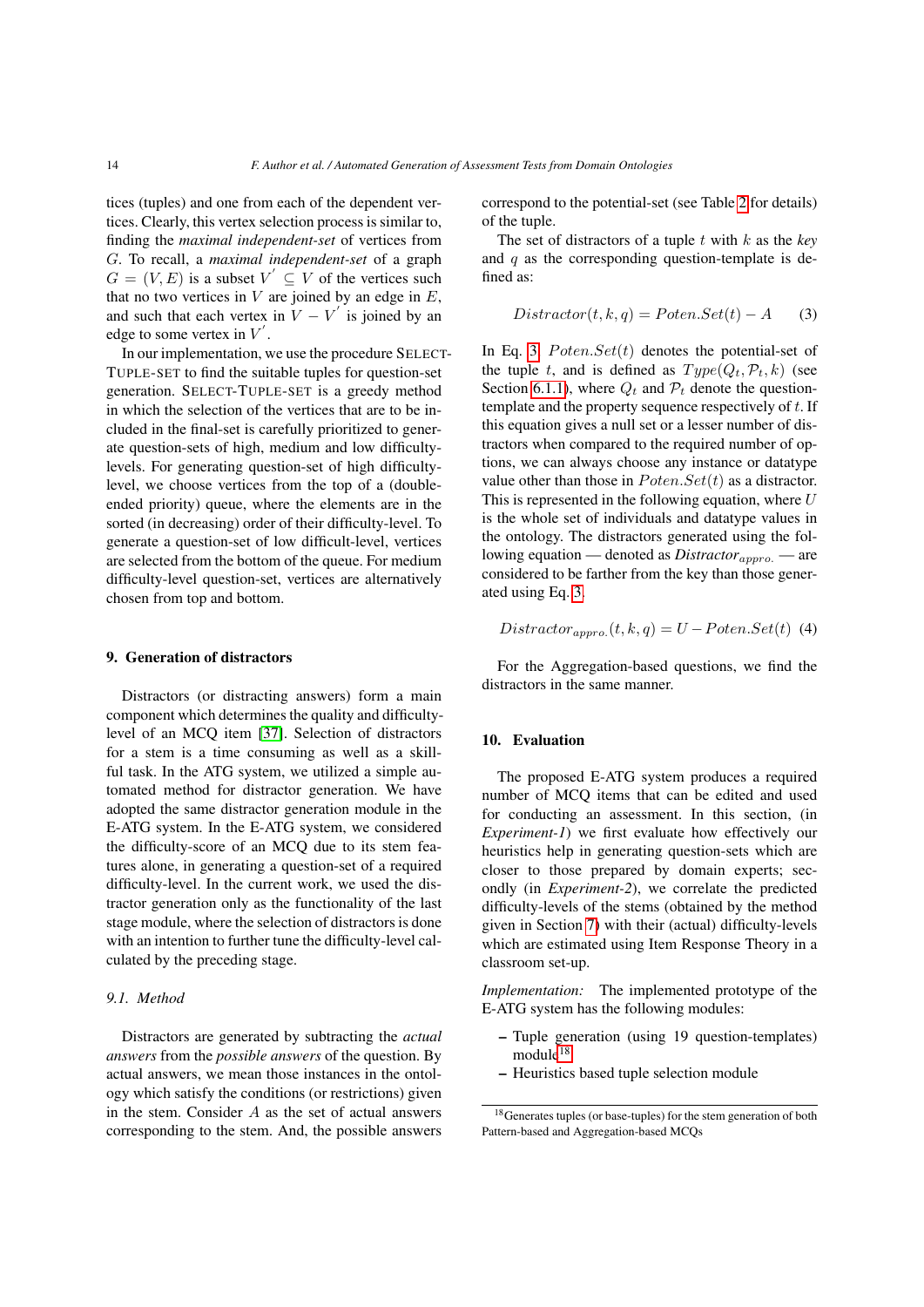- Stem difficulty estimation module
- Difficulty controlled question-set generation module
- Distractor generation module

The prototype of the system was developed using Java Runtime Environment JRE v1.6, the OWL API<sup>[19](#page-14-0)</sup> v3.1.0 and FaCT++ [\[34\]](#page-21-16).

*Equipment description:* The following machine was used for the experiments mentioned in this paper: Intel Quad-core i5 3.00 GHz processor, 10 GB 1333 MHz DDR3 RAM, running Ubuntu 13.04.

# *10.1. Experiment-1: Evaluation with the benchmark question-sets*

Our objective is to evaluate how close the questionsets generated by our approach (a.k.a. Automatically generated question-sets or AG-Sets) are to the benchmark question-sets.

*Datasets:* We considered the following ontologies for generating question-sets.

- 1. Data Structures and Algorithms (DSA) ontology: models the aspects of Data Structures and Algorithms.
- 2. Mahabharata (MAHA) ontology: models the characters of the epic story of Mahabharata.
- 3. Geography (GEO) ontology<sup>[20](#page-14-1)</sup>: models the geographical data of the United States. Ray Mooney and his research group, from the University of Texas, have developed this ontology.

The specifications of these test ontologies are given in Table [3.](#page-7-2) The DSA ontology and MAHA ontology were developed by our research group — Ontology-based Research Group<sup>[21](#page-14-2)</sup> — at Indian Institute of Tech-nology Madras, and are available at our web-page<sup>[22](#page-14-3)</sup>.

*Benchmark question-set preparation:* As a part of our experiment, experts of the domains of interest were asked to prepare question-sets from the knowledge formalized in the respective ontologies, expressed in the English language. The experts of the domains were selected such that they were either involved in the development of the respective ontologies (as domain experts) or have a detailed understanding of the knowledge formalized in the ontology. The question-sets prepared by the domain experts are referred from now on as the *benchmark question-sets* (abbreviated as BM-Sets). A minimum of two and a maximum of three experts were involved in each of the BM-Sets' preparation. The BM-sets contain only those questions which are mutually agreed by all the experts who are considered for the specific domain.

The domain experts prepared three BM-Sets namely, Set-A, Set-B and Set-C — each for the three domains. Set-A, Set-B and Set-C contain 25, 50 and 75 question items respectively. They took around 8 hours (across a week) each to come up with question-sets for the three domains. More details about the benchmark question selection process can be found at our project web-page<sup>[23](#page-14-4)</sup>.

For each domain, the AG-Sets corresponding to the prepared BM-Sets — Set-A, Set-B and Set-C — are generated by giving the question-set sizes 25, 50 and 75 respectively as input to the E-ATG system, along with the respective ontologies.

# *10.1.1. Automated question-set generation*

In the screening heuristics that we discussed in Section [6,](#page-9-0) there are three parameters which help in controlling the final question count:  $T_p$  (max. triviality score threshold), I (number of important concepts) and mls (min. local-similarity score threshold for a locally-similar group). Also, the parameter  $mgs$  (min. global-similarity score threshold) discussed in Section [8](#page-12-0) is effectively chosen to manage the question count. Our system calculates appropriate values for each of these parameters in a sequential manner. First, the  $T_p$  is fixed, to limit the number of common property patterns in the result; then, the  $I$  is determined to select only those questions which are related to the most important domain concepts. After that, the parameters mls and mgs are fixed to avoid questions which are semantically similar.

Question-sets of required sizes ( $Count_{Reg} = 25, 50$ and 75) are generated by finding suitable values for each of the four ontology specific parameters, using the following approximation method.

The parameters  $T_p$  and I are not only ontology specific but also specific to each of the 19 patterns. For each pattern, the system chooses a suitable value for  $T_p$  $(T_p')$  such that the first screening process will generate

<span id="page-14-1"></span><span id="page-14-0"></span><sup>19</sup>http://owlapi.sourceforge.net/

<sup>20</sup>https://files.ifi.uzh.ch/ddis/oldweb/ddis/research/talking-to-thesemantic-web/owl-test-data/ (last accessed 26th Jan 2016)

<span id="page-14-2"></span><sup>21</sup>https://sites.google.com/site/ontoworks/home

<span id="page-14-3"></span><sup>22</sup>https://sites.google.com/site/ontoworks/ontologies

<span id="page-14-4"></span><sup>23</sup>https://sites.google.com/site/ontomcqs/research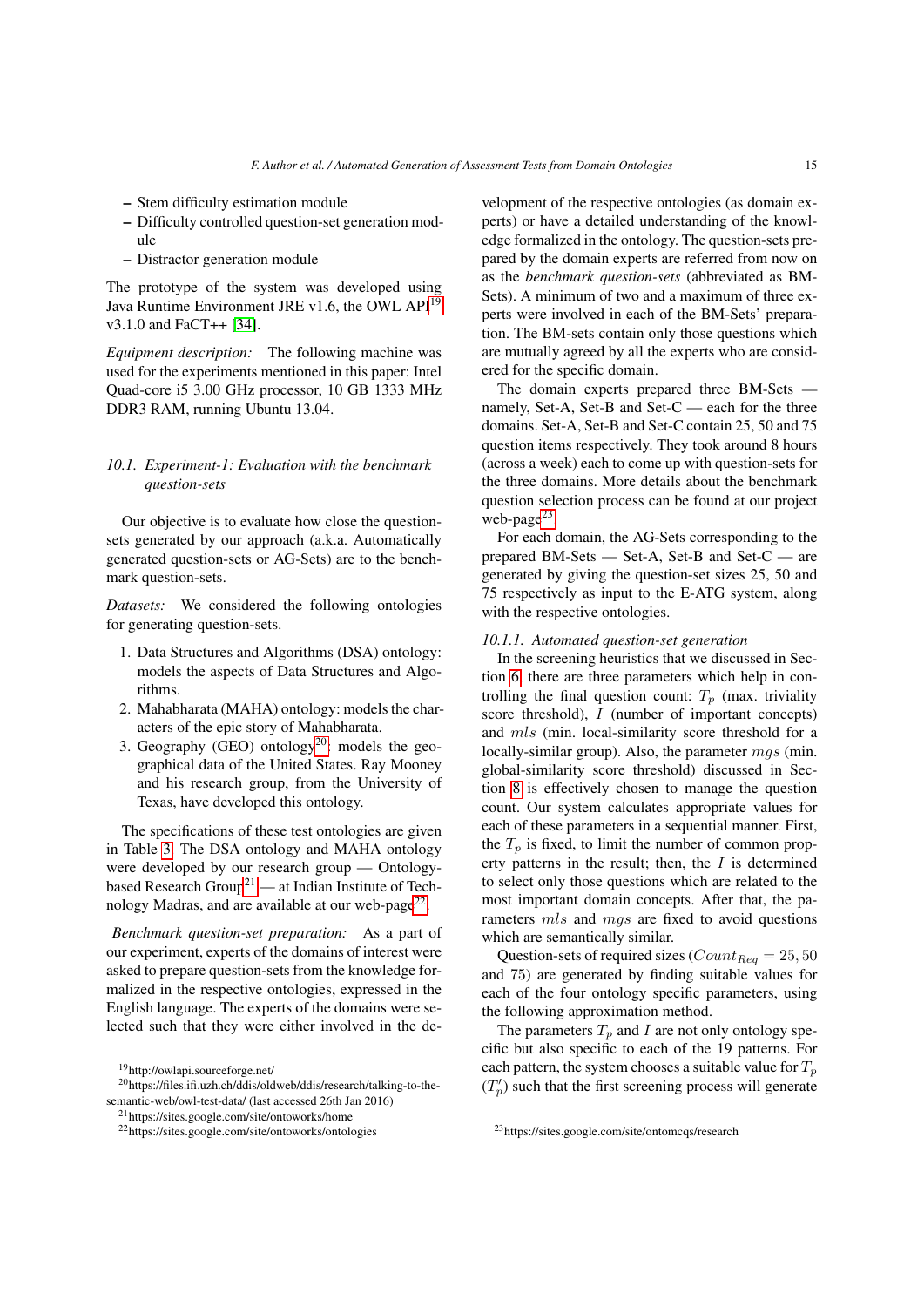<span id="page-15-0"></span>

| Table 7                                                           |
|-------------------------------------------------------------------|
| The cardinalities of the AG-Sets and the computational time taken |
| for generating the question-sets are given below.                 |

| Ontology    | #AG-Set | Time in Minutes |
|-------------|---------|-----------------|
| <b>MAHA</b> | 47      | 3.52            |
| <b>DSA</b>  | 44      | 2.55            |
| <b>GEO</b>  | 28      | 6.29            |
| <b>MAHA</b> | 61      | 4.22            |
| <b>DSA</b>  | 81      | 3.33            |
| <b>GEO</b>  | 61      | 7.01            |
| <b>MAHA</b> | 123     | 4.54            |
| <b>DSA</b>  | 118     | 4.02            |
| <b>GEO</b>  | 93      | 7.43            |
|             |         |                 |

a tuple-set whose cardinality is relatively larger than the required count. For the current experiments, the system has chosen a  $T_p'$  such that it generated (nearly) thrice the required count ( $Count_{Reg}$ ). Considering a higher  $T_p'$  can increase the variety of property combinations in the final tuple-set. In the second level of screening, the system chooses an  $I$  value  $(I')$ , which reduces the tuple-set to the required size. Since the system is repeating this procedure for all 19 patterns, a total question count of approximately  $19 \times 25$  (for  $Count_{Req} = 25$  or  $19 \times 50$  (for  $Count_{Req} = 50$ ) or  $19 \times 75$  (for  $Count_{Req} = 75$ ) will be generated. Then, the system varies the min. similarity scores  $mls$ and mgs to generate a tuple-set of cardinality approximately equal to  $Count_{Req}$ . mls and mgs give fine and coarse grained control over the result set's cardinality. For Experiment-1, we have generated AG-sets of *medium* difficulty-level, from the E-ATG system. Table [7](#page-15-0) shows the count of questions filtered using suitable parameter values from our three test ontologies.

*Overall cost:* To find the overall computation time, we have considered the time required for the tuple generation (using 19 patterns), the time required for heuristics based question selection process and time required for controlling the difficulty-level of the question-set. The time required for the distractor generations and further tuning of the difficulty were not considered, since, we were focusing only on the proper selection of MCQ stems. The overall computation time taken for generating the AG-sets from each of the three test ontologies are given in Table [7.](#page-15-0)

#### *10.1.2. AG-Sets Vs. BM-Sets*

We have used the evaluation metrics: *precision* and *recall* (as used in [\[35\]](#page-21-5)), for comparing two questionsets. This comparison involves finding the semantic similarity of questions in one set to their counterpart in the other.

To make the comparison precise, we have converted the questions in the BM-Sets into their corresponding tuple representation. Since, AG-Sets were already available in the form of tuple-sets, the similarity measure which we used in Section [6.1.3](#page-10-5) is adopted to find the similar tuples across the two sets. For each of the tuples in the AG-Sets, we found the most matching tuple in the BM-Sets, thereby establishing a mapping between the sets. We have considered a minimum similarity score of 0.5 (ensuring partial similarity) to count the tuples as matching ones.

After the mapping process, we calculated the *precision* and *recall* of the AG-Sets, to measure the effectiveness of our approach. The precision and recall were calculated in our context as follows:

$$
Precision = \frac{Number of mapped tuples in the AG-Set}{Total number of tuples in the AG-Set}
$$
 (5)

$$
Recall = \frac{Number of mapped tuples in the BM-Set}{Total number of tuples in the BM-Set}
$$
 (6)

It should be noted that, according to the above equations, a high precision does not always ensure a good question-set. The case where more than one question in an AG-Set matching the same benchmark candidate is such an example. Therefore, the recall corresponding to the AG-Set (which gives the percentage of the number of benchmark questions that are covered by the AG-Set) should also be high enough for a good question-set.

*Results:* Table [8](#page-16-1) shows the precision and recall of the question-sets generated by the proposed approach as well as the random-selection method<sup>[24](#page-15-1)</sup>, calculated against the corresponding benchmark questionsets: Set-A, Set-B and Set-C. A comparison with the random-selection method is provided, as the conventional question generation systems normally use random selection of questions for test generation [\[35\]](#page-21-5).

The evaluation shows that, in terms of precision values, the AG-Sets generated using our approach are significantly better than those generated using random method. The recall values are in an acceptable range  $(\approx 50\%)$ . We avoid a comparison with those questionsets that were generated by the ATG system [\[35\]](#page-21-5), since

<span id="page-15-1"></span><sup>24</sup>Selecting required number of question-items randomly from a pool of questions.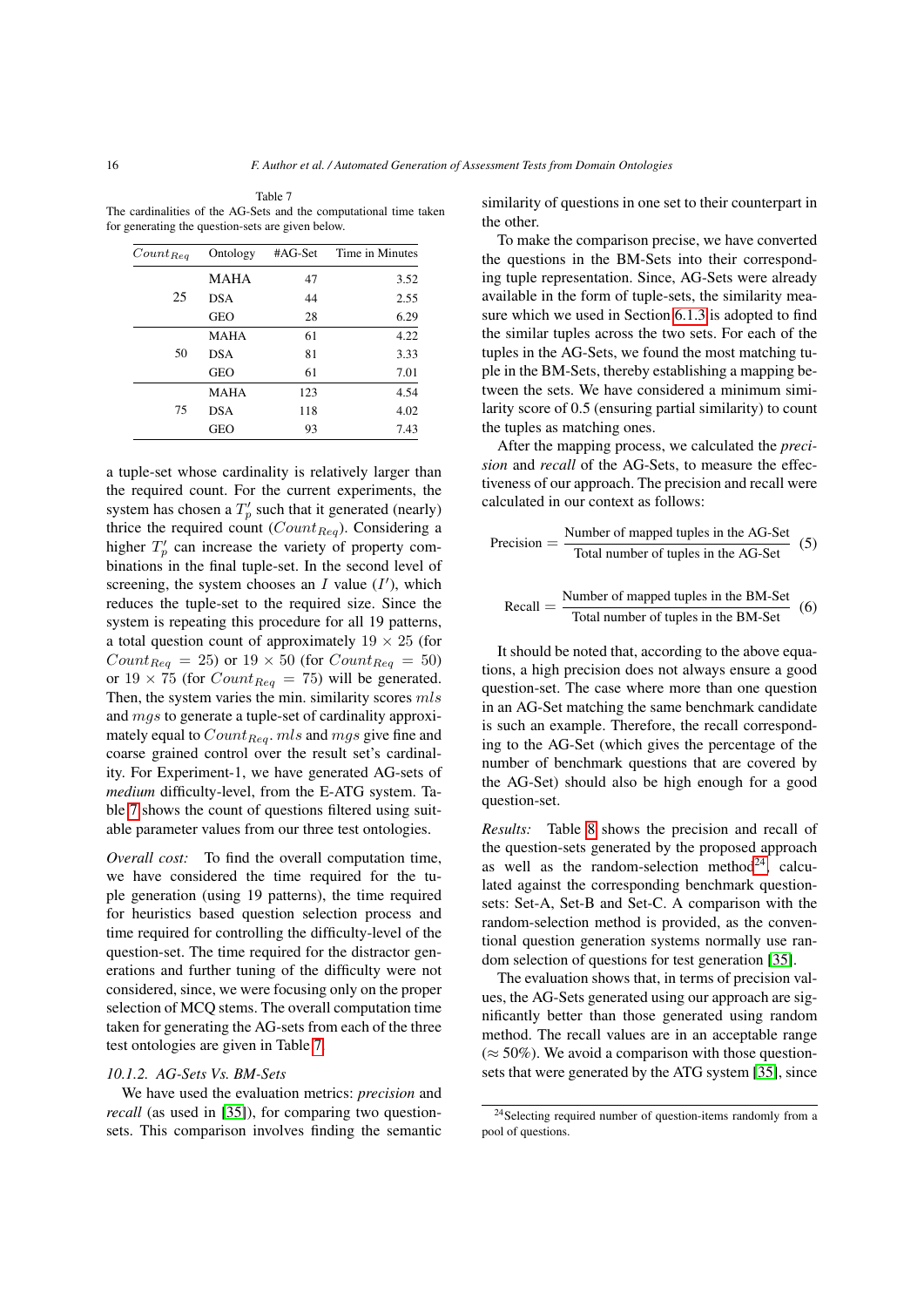the system does not generate the Aggregation-based questions, and the Pattern-based questions involving more than two predicates.

#### Table 8

<span id="page-16-1"></span>The precision and recall of the question-sets generated by the proposed approach and the random-selection method, calculated against the corresponding benchmark question-sets

| $Count_{Req}$ | Ontology    | Our approach |      | Random selectn. |      |
|---------------|-------------|--------------|------|-----------------|------|
|               |             | Prec.        | Rec. | Prec.           | Rec. |
| 25            | <b>MAHA</b> | 0.72         | 0.80 | 0.17            | 0.04 |
|               | <b>DSA</b>  | 0.77         | 0.76 | 0.22            | 0.11 |
|               | <b>GEO</b>  | 0.82         | 0.52 | 0.14            | 0.10 |
| 50            | <b>MAHA</b> | 0.91         | 0.55 | 0.11            | 0.11 |
|               | <b>DSA</b>  | 0.82         | 0.81 | 0.11            | 0.09 |
|               | <b>GEO</b>  | 0.91         | 0.47 | 0.19            | 0.11 |
| 75            | <b>MAHA</b> | 0.92         | 0.62 | 0.24            | 0.04 |
|               | <b>DSA</b>  | 0.82         | 0.74 | 0.13            | 0.08 |
|               | <b>GEO</b>  | 0.93         | 0.43 | 0.21            | 0.13 |

#### <span id="page-16-0"></span>*10.2. Experiment-2: Evaluation of stem difficulty*

One of the core functionalities of the presented E-ATG system is its ability to determine the difficultyscores of the stems it generates. To evaluate the efficacy of this functionality, we have generated test MCQs from a handcrafted ontology, and determined their difficulty-levels (a.k.a *predicted difficulty-levels*) (of the stems), using the method proposed in Section [7](#page-11-0) and using statistical methods. Then, we compared these predicted difficulty-levels with their *actual difficulty-levels* that were estimated using principles in the Item Response Theory.

# *10.2.1. Estimation of actual difficulty-level*

Item Response Theory is an item oriented theory which specifies the relationship between learners' performance on test items and their ability which is measured by those items. In IRT, *item analysis* is a popular procedure which tells if an MCQ is too easy or too hard, and how well it discriminates students of different knowledge proficiency. Here, we have used item analysis to find the actual difficulty-levels of the MCQs.

Our experiment was based on the simplest IRT model (often called *Rasch model* or the *one-parameter logistic model* (1PL)). According to this model, we can predict the probability of answering a particular item correctly by a learner of certain knowledge proficiency level (a.k.a *trait level*), as specified in the following formula.

<span id="page-16-4"></span><span id="page-16-2"></span>Probability = 
$$
\frac{e^{(projection \times -diffically)}}{1 + e^{(projection \times -diffically)}} \tag{7}
$$

A detailed theoretic background of the 1PL model is provided in Appendix [A.](#page-21-8) To find the (actual) difficulty value, we can rewrite the Eq[.7](#page-16-2) as follows:

$$
difficulty = proficiency - log_e(\frac{Probability}{1 - Probability})
$$
 (8)

From now on, we use  $\alpha$  and  $\theta$  for (actual) *difficulty* and *proficiency* respectively. For experimental purpose, suitable  $\theta$  values can be assigned for high, medium and low trait levels. Given the probability (of answering an MCQ correctly by learners) of a particular trait level, if the calculated  $\alpha$  value is (approximately) equal or greater than the  $\theta$  value, we can assign the trait level as its *actual difficulty-level*.

# *10.2.2. Experiment setup*

A controlled set of question stems from the DSA ontology has been used to obtain evaluation data related to its quality. These stems were then associated with a set of distractors which is selected under the similarity based theory [\[5\]](#page-20-11) such that all the test MCQs will have same difficulty-level w.r.t. their choice set. This is done to feature the significance of stem difficulty, rather than the overall MCQ difficulty involving the difficulty-level due to the choice set.

<span id="page-16-3"></span>*Test MCQs and instructions:* We have employed a question-set of 24 test MCQs each to participants, with the help of a web interface. Appendix [B](#page-22-0) lists the stems of the MCQs that are used in our study. These 24 stems were chosen such that, the test contains 8 MCQs each of high, medium and low (predicted) difficultylevels. The difficulty-scores of these stems were predetermined using the method detailed in Section [7.](#page-11-0) Difficulty-levels (predicted difficulty-levels) were then assigned by statistically finding three equal intervals (corresponding to low, medium and high) from the obtained difficulty-scores of all the stems. All the test MCQs were carefully vetted by human-editors to correct grammatical and punctuation errors, and to capitalize the proper nouns in the question stems. Each MCQ contains choice set of cardinality four (with exactly one key) and two additional options: SKIP and INVALID. A sample MCQ is shown in Example[-2.](#page-16-3)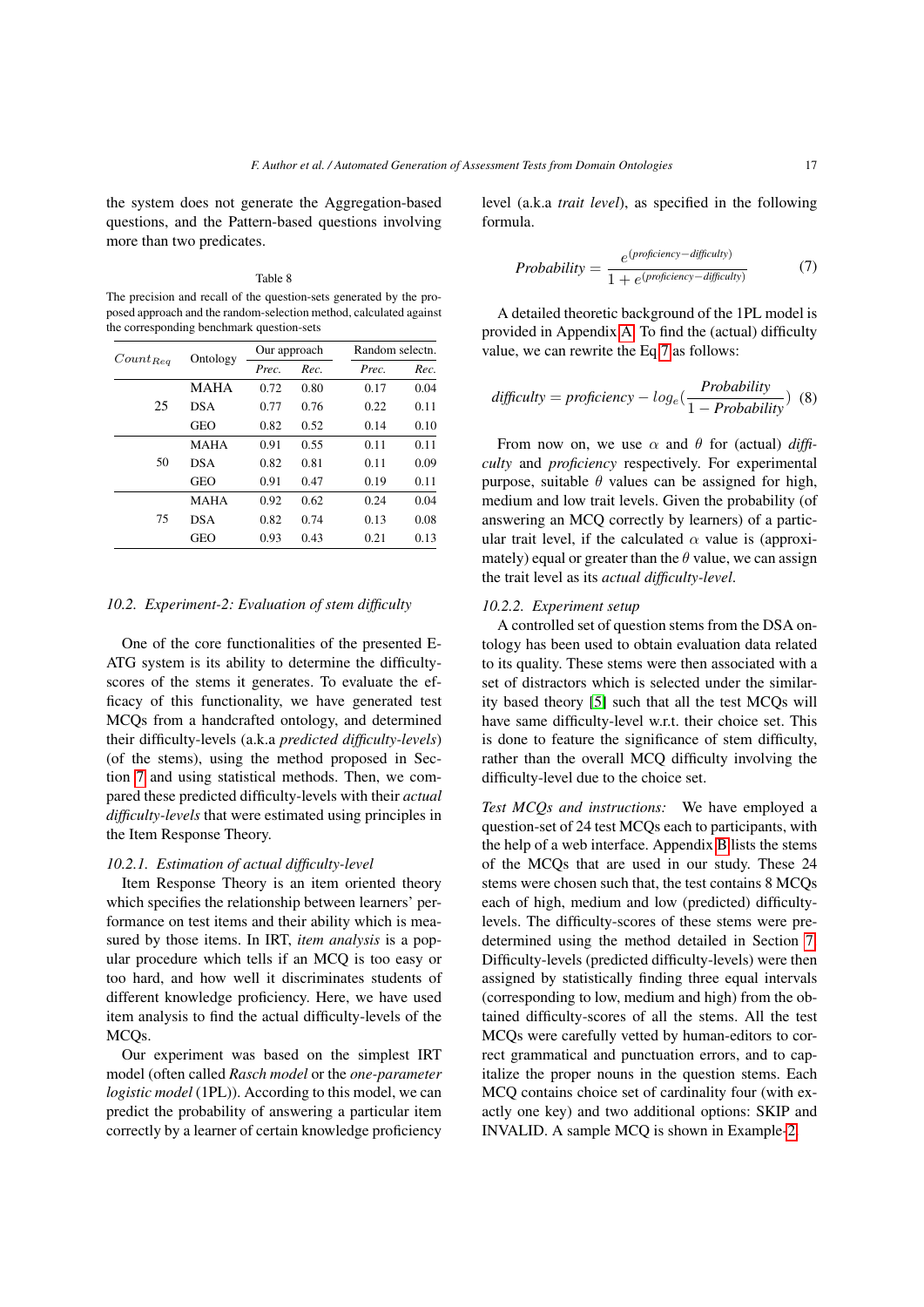Example 2 Choose an Internal Sorting Algorithm with worse case time complexity n exp 2.

|                | Options                     |
|----------------|-----------------------------|
| a.             | Heap Sort                   |
| h.             | In-order Traversal          |
| $\mathbf{c}$ . | <b>Bubble Sort</b>          |
| d.             | <b>Breadth First Search</b> |
| e.             | SKIP                        |

- f. INVALID
- 

The responses from (carefully chosen) 54 participants — 18 participants each with high, medium and low trait levels — were considered for generating the statistics about the item quality. The following instructions were given to the participants before starting the test.

- 1. The test should be finished in 40 minutes.
- 2. All questions are mandatory.
- 3. You may tick the option "SKIP" if you are not sure about the answer. Kindly avoid guess work.
- 4. If you find a question invalid, you may mark the option "INVALID".
- 5. Avoid use of the web or other resources for finding the answers.
- 6. In the end of the test, you are requested to enter your expert level in the subject w.r.t this test questions, in a scale of high, medium or low. Also, kindly enter your grade which you received for the ADSA course offered by the Institute.

*Participant selection:* Fifty four learners of the required knowledge proficiencies were selected from a large number of graduate level students (of IIT Madras), who have participated in the online MCQ test. To determine their trait levels, we have instructed them to self assess their knowledge-confidence level on a scale of high, medium or low, at the end of the test. To avoid the possible errors that may occur during the self assessment of trait levels, the participant with high and medium trait levels were selected from only those students who have successfully finished the course: CS5800: *Advanced Data Structures and Algorithms*, offered at the computer science department of IIT Madras. The participants with high trait level were selected from those students with either of the first two grade points<sup>[25](#page-17-0)</sup> (i.e., 10 - Excellent and 9 - Very Good). The participants with medium trait level were from those students who were having any of the next two grade points (i.e., 8 - Good and 7 - Satisfactory Work).

The evaluation data collected for the item analysis is shown in Table [10](#page-18-0) and Table [11.](#page-19-0)

# *10.2.3. Item analysis*

The probabilities of correctly answering the test  $MCOs$  (represented as  $P$ ) by the learners are listed in Table [10.](#page-18-0) In the table, the learner sets  $L_1, L_2$  and  $L_3$ correspond to the learners  $l_1$  to  $l_{18}$ ,  $l_{19}$  to  $l_{36}$  and  $l_{37}$ to  $l_{54}$  respectively. The learners in these learner sets have high, medium and low trait levels respectively. The probability  $P$  (a.k.a.,  $P_{qr}$ ) of correctly answering an MCQ q for each of the learner sets  $(L_r)$  are obtained using the following formula.

$$
P_{qr} = \frac{\text{\#Learners in } L_r \text{ who have correctly answered } q}{|L_r|}
$$

While calculating the  $P$  values, if a learner has chosen the option "SKIP" as the answer, the MCQ is considered as wrongly answered by her. If she has chosen "INVALID", we do not consider her poll for calculating P.

Table [11](#page-19-0) shows the  $\alpha_i$  (actual difficulty) values that we have calculated using the  $P$  values given in Table [10.](#page-18-0) Eq[.8](#page-16-4) is used for finding the *difficulty* values. These  $\alpha_i$  values were then used to assign the actual difficulty-level for the MCQs.

We are particularly interested in the highlighted rows in Table [11,](#page-19-0) where an MCQ can be assigned an actual difficulty-level as shown in Table [9.](#page-17-1) That is, for instance, if the trait level of a learner is high and  $\alpha_i$  is approximately equal to  $\theta_l$  (ideally,  $\alpha_i > \theta_l$ ), then, according to the IRT model, a difficulty-level of high can be assigned. In our experiments, to calculate  $\alpha_i$  values for high, medium and low trait levels, we used  $\theta_l$ values  $1.5, 0$  and  $-1.5$  respectively.

Table 9 Thumb rules for assigning difficulty-level

<span id="page-17-1"></span>

| $\alpha_i$                            | Difficulty-level |
|---------------------------------------|------------------|
| $(>1.5)$ or $(~\approx 1.5 \pm .45)$  | High             |
| $(>0)$ or $(\approx 0 \pm .45)$       | Medium           |
| $(>-1.5)$ or $(\approx -1.5 \pm .45)$ | Low              |
|                                       |                  |

<span id="page-17-0"></span><sup>25</sup>https://en.wikipedia.org/wiki/Indian\_Institute\_of\_Technology \_Madras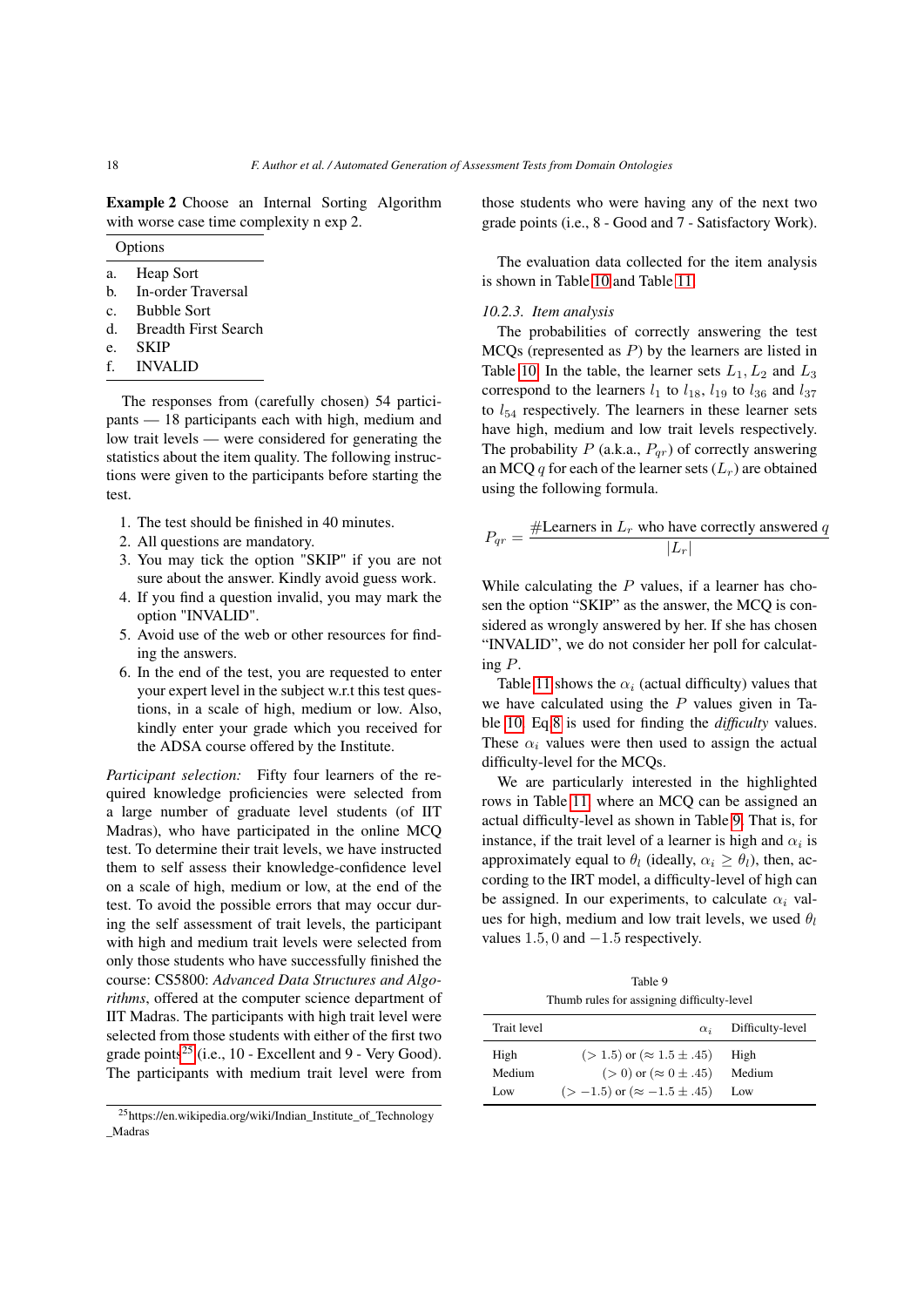# *10.2.4. Results*

Figure [3](#page-18-1) shows the statistics that can be concluded from our item analysis.

The test MCQs  $i_1$  to  $i_8$ , except  $i_5$ ,  $i_6$  and  $i_7$ , have high difficulty-level, as predicted by our approach. The question items,  $i_9$  to  $i_{16}$  except  $i_{10}$ ,  $i_{12}$  and  $i_{13}$  have medium difficulty-level — showing 63% correlation with their predicted difficulty-levels. The MCQ items  $i_{16}$  to  $i_{24}$  have low difficulty-level, as predicted, with 88% correlation.

<span id="page-18-1"></span>

Fig. 3. The figure shows the count of MCQs whose actual difficulty-levels are matching (and not matching) with the predicted difficulty-levels.

In our observation, the repetition of similar words or part of a phrase, in an MCQ's stem and its key, is one of the main reason for the unexpected behavior of its predicted difficulty-levels. This word repetition can give a hint to the learner, enabling her to choose the correct answer. Example[-3](#page-18-2) shows the MCQ item  $i_7$ , where the repetition of the word "string" in the stem and the key, has degraded its (actual) difficulty-level.

<span id="page-18-2"></span>Example 3 Choose a string matching algorithm which is faster than Robin-Karp algorithm.

| muons |  |
|-------|--|
|       |  |
|       |  |

- a. Selection sort
- b. Boyer Moore string search algorithm (Key)
- c. Makeset
- d. Prims algorithm
- e. SKIP
- f. INVALID

Table 10

<span id="page-18-0"></span>The probabilities of correctly answering the test MCQs (P values) are shown below. Learners in  $L_1, L_2$  and  $L_3$  are having high medium and low domain knowledge proficiencies respectively. MCQs  $i_1$  to  $i_8$ ,  $i_9$  to  $i_{16}$  and  $i_{17}$  to  $i_{24}$  have predicted difficultylevels high, medium and small respectively.

| <b>MCQ</b>             | <b>Learner</b> Set |      |       |  |
|------------------------|--------------------|------|-------|--|
| item No.               | $L_1$              | L2   | $L_3$ |  |
| $\dot{i}_1$            | 0.44               | 0.33 | 0.06  |  |
| $\dot{i}$ <sub>2</sub> | 0.55               | 0.39 | 0.11  |  |
| $i_{3}$                | 0.50               | 0.28 | 0.06  |  |
| $i_4$                  | 0.55               | 0.39 | 0.00  |  |
| $i_{5}$                | 0.78               | 0.50 | 0.11  |  |
| $i_{6}$                | 0.72               | 0.44 | 0.11  |  |
| $i_7$                  | 0.94               | 0.61 | 0.39  |  |
| $i_{8}$                | 0.55               | 0.35 | 0.07  |  |
| $\dot{i}_9$            | 0.94               | 0.61 | 0.06  |  |
| $i_{10}$               | 1.00               | 0.67 | 0.00  |  |
| $i_{11}$               | 0.94               | 0.56 | 0.00  |  |
| $i_{12}$               | 1.00               | 0.65 | 0.06  |  |
| $i_{13}$               | 0.94               | 0.72 | 0.11  |  |
| $i_{14}$               | 1.00               | 0.50 | 0.00  |  |
| $i_{15}$               | 0.89               | 0.44 | 0.00  |  |
| $i_{16}$               | 1.00               | 0.39 | 0.00  |  |
| $i_{17}$               | 1.00               | 0.89 | 0.39  |  |
| $i_{18}$               | 1.00               | 0.94 | 0.22  |  |
| $i_{19}$               | 1.00               | 1.00 | 0.78  |  |
| $i_{20}$               | 1.00               | 0.94 | 0.50  |  |
| $i_{21}$               | 1.00               | 0.94 | 0.22  |  |
| $i_{22}$               | 1.00               | 0.94 | 0.06  |  |
| $i_{23}$               | 0.94               | 0.78 | 0.06  |  |
| $i_{24}$               | 1.00               | 0.94 | 0.11  |  |

#### 11. Related work

In the literature, there are several works such as  $[2,27,17,8,3,38,7]$  $[2,27,17,8,3,38,7]$  $[2,27,17,8,3,38,7]$  $[2,27,17,8,3,38,7]$  $[2,27,17,8,3,38,7]$  $[2,27,17,8,3,38,7]$  $[2,27,17,8,3,38,7]$  that are centering on the problem of *question generation from ontologies*. These works have addressed the problem w.r.t. specific applications. Some of these applications that were widely accepted by the research communities are question driven ontology authoring [\[30\]](#page-21-17), question generation for educational purpose [\[19](#page-21-9)[,4](#page-20-15)[,35\]](#page-21-5), and generation of questions for ontology validation [\[1\]](#page-20-9). For a detailed review of related literature, the interested readers are required to refer to [\[19](#page-21-9)[,4\]](#page-20-15).

Ontologies with potential educational values are available in different domains. However, it is still unclear how such ontologies can be fully exploited to generate useful assessment questions. Experiments in [\[2,](#page-20-7)[35\]](#page-21-5) show that question generation from asser-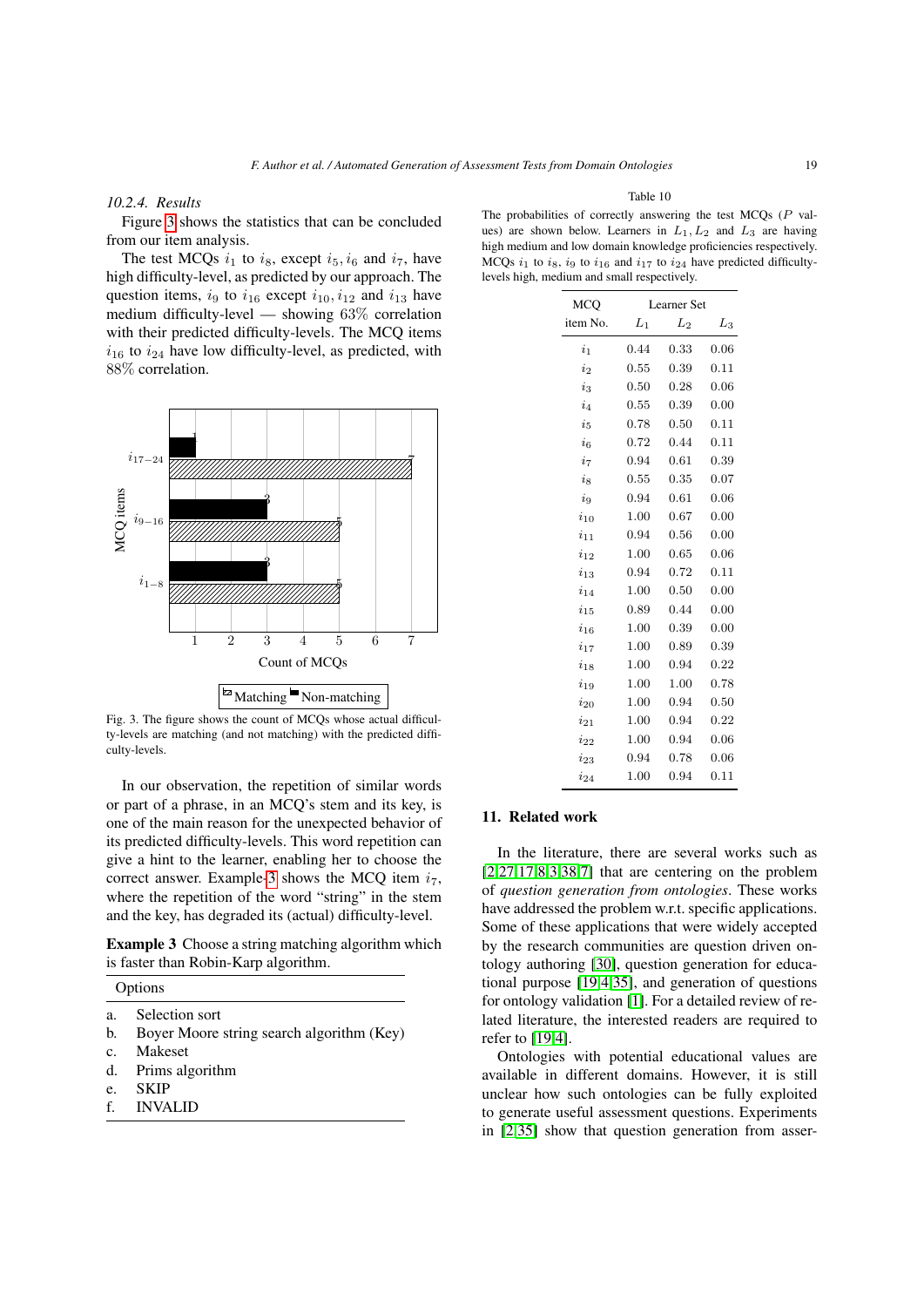<span id="page-19-0"></span>

| The $\alpha_i$ values calculated using the obtained P values. |             |           |           |
|---------------------------------------------------------------|-------------|-----------|-----------|
| MCO                                                           | Learner Set |           |           |
| item No.                                                      | $L_1$       | $L_2$     | $L_3$     |
| $i_{1}$                                                       | 1.74        | 0.71      | 1.25      |
| $i_{2}$                                                       | 1.30        | 0.45      | 0.59      |
| $i_3$                                                         | 1.50        | 0.94      | 1.25      |
| $i_4$                                                         | 1.30        | 0.45      | $+\infty$ |
| $i_{5}$                                                       | 0.23        | 0.00      | 0.59      |
| $i_{6}$                                                       | 0.56        | 0.24      | 0.59      |
| i <sub>7</sub>                                                | $-1.25$     | 0.45      | $-0.23$   |
| $i_{8}$                                                       | 1.30        | 0.62      | 1.09      |
| $i_{9}$                                                       | $-1.25$     | $-0.45$   | 1.25      |
| $i_{10}$                                                      | $-\infty$   | $-0.71$   | $+\infty$ |
| $i_{11}$                                                      | $-1.25$     | $-0.24$   | $+\infty$ |
| $i_{12}$                                                      | $-\infty$   | $-0.62$   | 1.25      |
| $i_{13}$                                                      | $-1.25$     | $-0.94$   | 0.59      |
| $i_{14}$                                                      | $-\infty$   | 0.00      | $+\infty$ |
| $i_{15}$                                                      | $-0.59$     | 0.24      | $+\infty$ |
| $i_{\rm 16}$                                                  | $-\infty$   | 0.45      | $+\infty$ |
| $i_{17}$                                                      | $-\infty$   | $-2.09$   | $-1.05$   |
| $i_{18}$                                                      | $-\infty$   | $-2.75$   | $-0.23$   |
| $i_{19}$                                                      | $-\infty$   | $-\infty$ | $-2.77$   |
| $i_{20}$                                                      | $-\infty$   | $-2.75$   | $-1.50$   |
| $i_{21}$                                                      | $-\infty$   | $-2.75$   | $-0.23$   |
| $i_{22}$                                                      | $-\infty$   | $-2.75$   | 1.25      |
| $i_{23}$                                                      | $-1.25$     | $-1.27$   | 1.25      |
| $i_{24}$                                                      | $-\infty$   | $-2.75$   | 0.59      |

Table 11

tional facts (ABox axioms) is useful in conducting factual-MCQ tests. These factual-MCQs, considered to be the first level of learning objectives in Bloom's taxonomy [\[12\]](#page-20-8), are well accepted in the educational community for preliminary and concluding assessments.

When it comes to generating questions from ABox axioms, pattern-based methods are of great use. But the pattern-based approaches such as [\[6,](#page-20-3)[1,](#page-20-9)[28](#page-21-18)[,39](#page-21-19)[,30\]](#page-21-17) use only a selected number of patterns for generating questions. A detailed study of all the possible type of templates (or patterns) is not explored by any research group. Also, since the applicability of these patternbased approaches is limited due to the enormous number of generated questions, there was also a need for suitable mechanisms to select relevant question items or to prevent the generation of useless questions. We have addressed this issue in this paper by proposing a set of heuristics that mimic the selection process by a domain expert. Existing approaches select relevant questions for assessments by using techniques similar to text summarization. For instance, in ASSESS[\[15\]](#page-20-16) (Automatic Self-Assessment Using Linked Data), the authors find the properties that are most frequently used in combination with an instance as the relevant properties for question framing. Sherlock[\[24\]](#page-21-20) is another semi-automatic quiz generation system which is empowered by semantic and machine learning technologies. Educationalists are of the opinion that the question-sets that are generated using the above mentioned existing approaches, are only good for conducting quiz-type games, since they do not satisfy any pedagogical goals. In the context of setting up assessments, a pedagogical goal is to prepare a test which can distinguish learners having a particular knowledge proficiency-level, by controlling the distribution of difficult questions in the test. Our focus on these educational aspects clearly distinguishes our work from the existing approaches. Furthermore, Williams [\[36\]](#page-21-21) presented a prototype system for generating mathematical word problems from ontologies based on predefined logical patterns, which are very specific to the domain. Our research is focused on proposing generic (domain independent) solutions for assessment generation. Another feature which distinguishes our work from the rest of the literature is our novel method for determining the stem-difficulty.

## 12. Conclusion and future work

In this paper, we proposed an effective method to generate MCQs for educational assessment-tests from formal ontologies. We also give the details of a prototype system (E-ATG system) that we have implemented incorporating the proposed methods. In the system, a set of heuristics were employed to select only those questions which are required for conducting a domain related test. A method to determine the difficulty-level of a question-stem and an algorithm to control the difficulty of a question-set were also incorporated in the system. Effectiveness of the suggested question selection heuristics was studied by comparing the resulting questions with those questions which were prepared by domain experts. The correlation of the difficulty-levels of the questions which were assigned by the system, to their actual difficulty-levels, was empirically verified in a classroom-setup using Item Response theory principles.

The system generated MCQs have undergone an editing phase, before they were used in the empirical study. The editing works that have been taken care by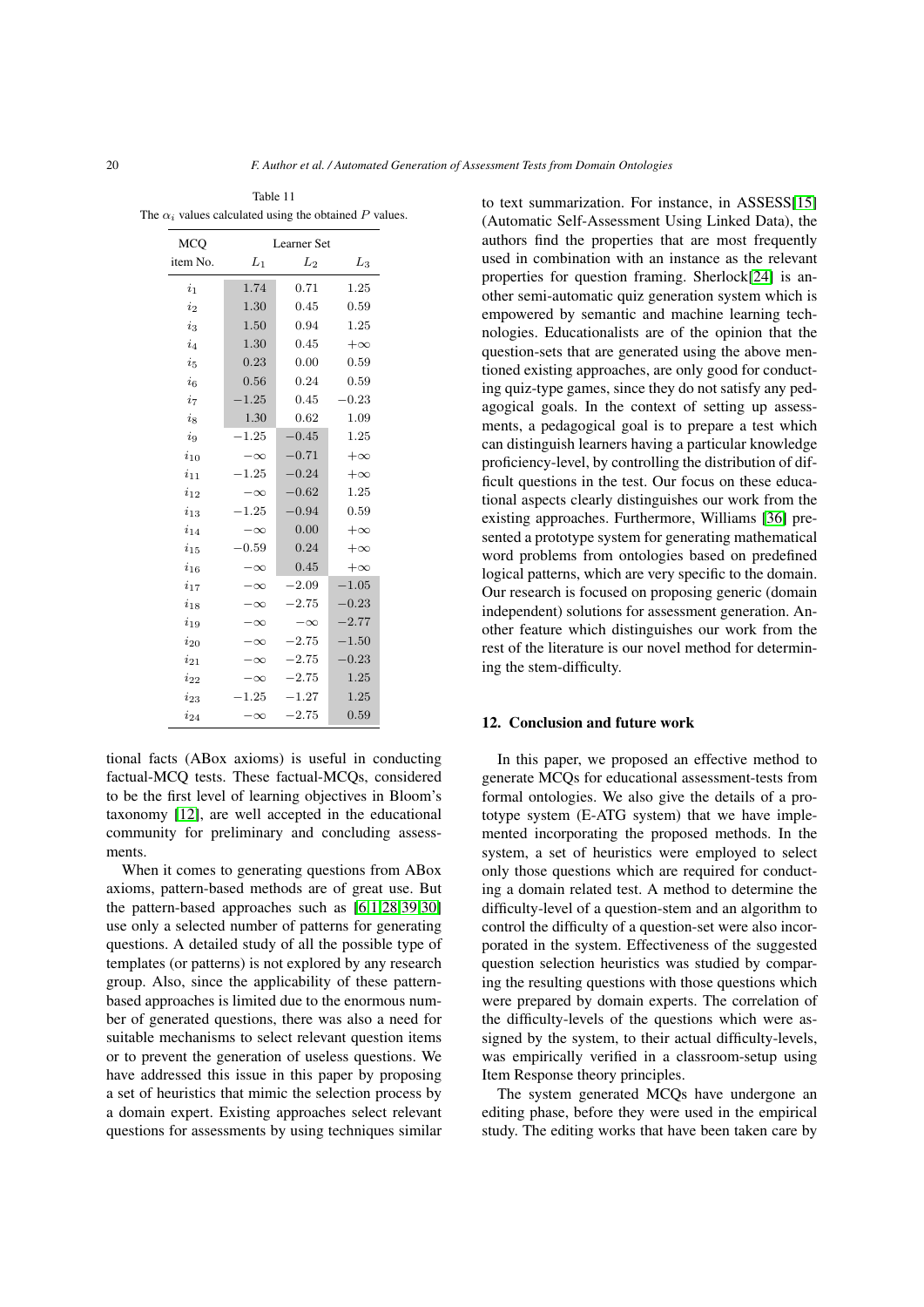human-editors include: correcting grammatical errors in the stem, removing those stems with words that are difficult to understand, correcting the punctuation in the stem and starting proper nouns with capital letters. As part of future work, it would be interesting to add a module to the E-ATG system that can carry out these editing tasks.

Grammatical inconsistencies and word repetitions between stem, key and distractors are some issues that are not addressed in this work. For example, if the distractors of an MCQ are in singular number, and if the key and stem are in plural number; no matter what the difficulty-level of the MCQ, a learner can always give the correct answer. In an assessment test, if these grammatical issues are not addressed properly, the MCQs may deviate from their intended behavior and can even confuse the learners.

Currently, we described only a method to find the Aggregation-based questions (a sub-category of Non-Pattern-based questions) which can be generated from an ontology; it is an open question as to how to automatically extract all possible Non-Pattern-based questions.

In this paper, we focus more on the educational relevance of the assessment tests which are generated by the proposed system, rather than the scalability and performance of the system. In future, we intend to enhance the current implementation of the system, to include several in-memory and hard drive-driven caching solutions, so that the system can scale to large knowledge bases.

## 13. Acknowledgements

We express our gratitude to IIT Madras and the Ministry of Human Resource, Government of India, for the funding to support this research. A part of this work was published at the 28th International FLAIRS Conference (FLAIRS-28). We are very grateful for the comments given by the reviewers. We would like to thank the AIDB Lab (Computer Science department, IIT Madras) members and students of IIT Madras who have participated in the empirical evaluation. In particular, we would like to thank Kevin Alex Mathew, Rajeev Irny, Subhashree Balachandran and Athira S, for their constant help and involvement in various phases of the project.

#### References

- <span id="page-20-9"></span>[1] Asma Ben Abacha, Marcos Da Silveira, and Cédric Pruski. Medical ontology validation through question answering. In *AIME*, pages 196–205, 2013.
- <span id="page-20-7"></span>[2] Maha Al-Yahya. Ontology-based multiple choice question generation. *The Scientific World Journal*, Vol 2014, page 9, ID: 10.1155/2014/274949, 2014.
- <span id="page-20-6"></span>[3] Maha M. Al-Yahya. Ontoque: A question generation engine for educational assesment based on domain ontologies. In *ICALT*, pages 393–395. IEEE Computer Society, 2011.
- <span id="page-20-15"></span>[4] T. Alsubait. *Ontology-based multiple-choice question generation.* PhD thesis, School of Computer Science, The University of Manchester.
- <span id="page-20-11"></span>[5] T. Alsubait, B. Parsia, and U. Sattler. A similarity-based theory of controlling mcq difficulty. In *e-Learning and e-Technologies in Education (ICEEE), 2013 Second International Conference on*, pages 283–288, Sept 2013.
- <span id="page-20-3"></span>[6] Tahani Alsubait, Bijan Parsia, and Uli Sattler. Generating multiple choice questions from ontologies: Lessons learnt. In *Proceedings of the 11th International Workshop on OWL: Experiences and Directions (OWLED 2014) co-located with 13th International Semantic Web Conference on (ISWC 2014), Riva del Garda, Italy, October 17-18, 2014.*, pages 73–84, 2014.
- <span id="page-20-14"></span>[7] Tahani Alsubait, Bijan Parsia, and Ulrike Sattler. Next generation of e-assessment: automatic generation of questions. *International Journal of Technology Enhanced Learning*, 4:156– 171.
- <span id="page-20-5"></span>[8] Tahani Alsubait, Bijan Parsia, and Ulrike Sattler. Mining ontologies for analogy questions: A similarity-based approach. volume 849 of *CEUR Workshop Proceedings*. OWL Experiences and Directions, 2012.
- <span id="page-20-12"></span>[9] Tahani Alsubait, Bijan Parsia, and Ulrike Sattler. Generating multiple choice questions from ontologies: Lessons learnt. volume 1265 of *CEUR Workshop Proceedings*. OWL Experiences and Directions, 2014.
- <span id="page-20-2"></span>[10] Davis Barbara Gross. *Tools for Teaching*. Jossey-Bass Inc., San Francisco, California, 1993.
- <span id="page-20-10"></span>[11] Benjamin Bloom and David R. Krathwohl, editors. *Taxonomy of educational objectives: The classi- fication of educational goals by a committee of college and university examiners. I: Handbook I: Cognitive domain*. Addison-Wesley, New York, 1956.
- <span id="page-20-8"></span>[12] Benjamin S. Bloom, Max D. Engelhart, Edward J. Furst, Walker H. Hill, and David R. Krathwohl. *Taxonomy Of Educational Objectives: Handbook 1, The Cognitive Domain*. Allyn & Bacon, Boston, 1956.
- <span id="page-20-1"></span>[13] Peter Brusilovsky and Philip Miller. Course delivery systems for the virtual university, 2001.
- <span id="page-20-0"></span>[14] Peter Brusilovsky and Philip L. Miller. Web-based testing for distance education. In *WebNet*, pages 149–155, 1999.
- <span id="page-20-16"></span>[15] Lorenz Bühmann, Ricardo Usbeck, and Axel-Cyrille Ngonga Ngomo. ASSESS — Automatic Self-Assessment Using Linked Data. In *International Semantic Web Conference (ISWC)*, 2015.
- <span id="page-20-13"></span>[16] Danilo Carvalho, Cagatay Calli, André Freitas, and Edward Curry. EasyESA: A Low-effort Infrastructure for Explicit Semantic Analysis (Demo). In *13th International Semantic Web Conference (ISWC 2014)*, Rival del Garda, 2014. Springer.
- <span id="page-20-4"></span>[17] Marija Cubric and Milorad Tosic. Towards automatic generation of e-assessment using semantic web technologies. In *Pro-*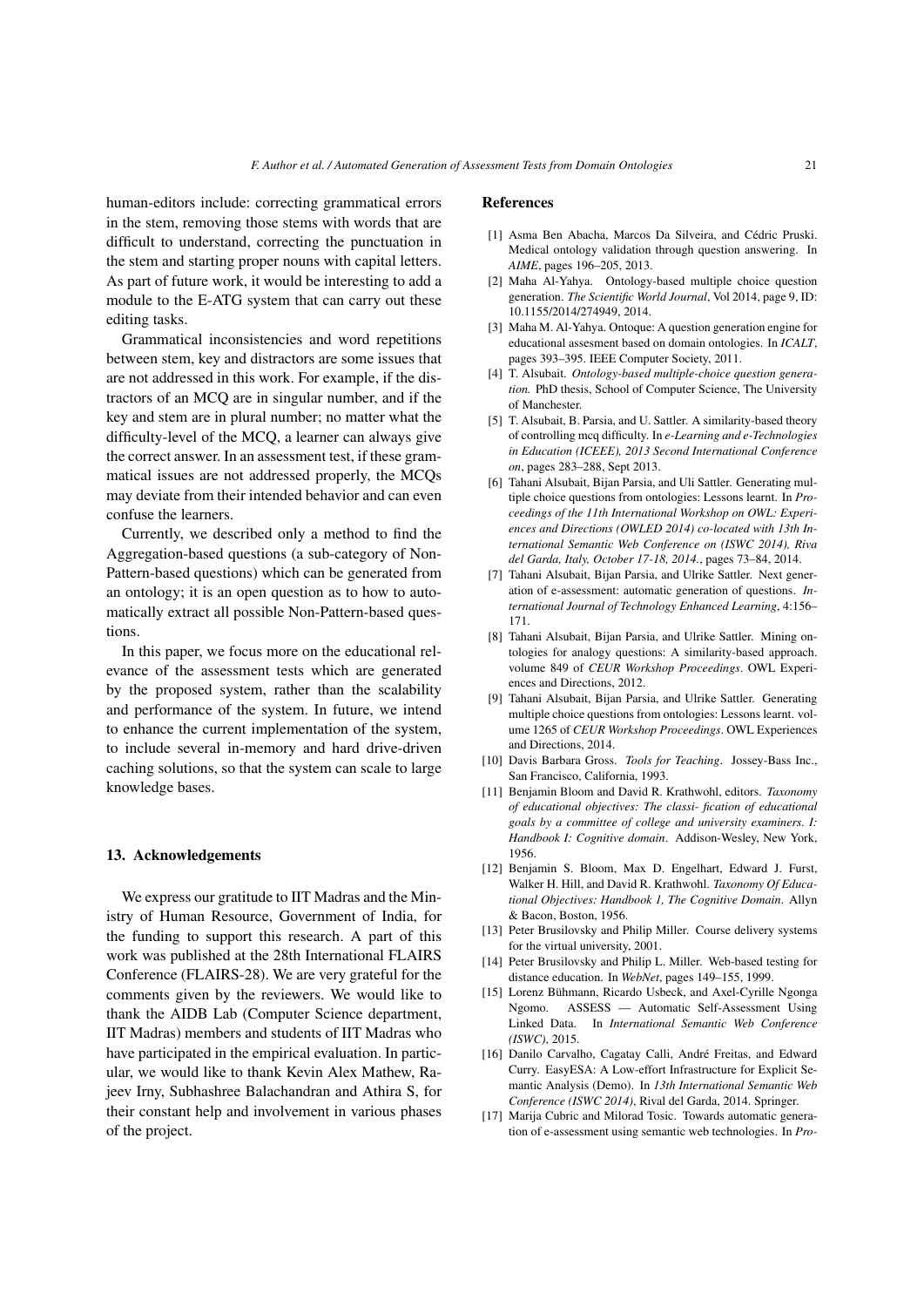*ceedings of the 2010 International Computer Assisted Assessment Conference*, 2010.

- <span id="page-21-3"></span>[18] Vladan Devedzic. Education and the Semantic Web. *International Journal of Artificial Intelligence in Education*, (14):165– 191, 2004.
- <span id="page-21-9"></span>[19] Vinu E.V. and Sreenivasa Kumar P. A novel approach to generate MCQs from domain ontology: Considering DL semantics and open-world assumption. *Web Semantics: Science, Services and Agents on the World Wide Web*, pages –, 2015.
- <span id="page-21-11"></span>[20] Evgeniy Gabrilovich and Shaul Markovitch. Computing semantic relatedness using wikipedia-based explicit semantic analysis. In *Proceedings of the 20th International Joint Conference on Artifical Intelligence*, IJCAI'07, pages 1606–1611, San Francisco, CA, USA, 2007. Morgan Kaufmann Publishers Inc.
- <span id="page-21-10"></span>[21] Pascal Hitzler, Markus Krötzsch, and Sebastian Rudolph. *Foundations of Semantic Web Technologies*. Chapman & Hall/CRC, 2009.
- <span id="page-21-1"></span>[22] Ian Horrocks. OWL: A description logic based ontology language. In *Logic Programming, 21st International Conference, ICLP 2005, Sitges, Spain, October 2-5, 2005, Proceedings*, pages 1–4, 2005.
- <span id="page-21-0"></span>[23] Ian Horrocks, Peter F. Patel-Schneider, and Frank van Harmelen. From SHIQ and RDF to OWL: the making of a web ontology language. *J. Web Sem.*, 1(1):7–26, 2003.
- <span id="page-21-20"></span>[24] Dong Liu and Chenghua Lin. Sherlock: a semi-automatic quiz generation system using linked data. volume 1272 of *CEUR Workshop Proceedings*, pages 9–12. CEUR-WS.org, 2014.
- <span id="page-21-14"></span>[25] Joseph Lowman. *Mastering the Techniques of Teaching*. Jossey-Bass, May 2000.
- <span id="page-21-23"></span>[26] R. Michael Furr and Verne R. Bacharach. *Psychometrics, An Introduction. Second Edition*. SAGE Publications, Inc, 2014.
- <span id="page-21-6"></span>[27] M.Tosic and M.Cubric. SeMCQ- Protege Plugin for Automatic Ontology- Driven Multiple Choice Question Tests Generation. In *Proceedings of the 11th International Protege Conference*, 2009.
- <span id="page-21-18"></span>[28] Shiyan Ou, Constantin Orasan, Dalila Mekhaldi, and Laura Hasler. Automatic question pattern generation for ontologybased question answering. In David Wilson and H. Chad Lane, editors, *FLAIRS Conference*, pages 183–188. AAAI Press, 2008.
- <span id="page-21-12"></span>[29] Silvio Peroni, Enrico Motta, and Mathieu dâĂŹAquin. Identifying key concepts in an ontology, through the integration of cognitive principles with statistical and topological measures. In John Domingue and Chutiporn Anutariya, editors, *The Semantic Web*, volume 5367 of *Lecture Notes in Computer Science*, pages 242–256. Springer Berlin Heidelberg, 2008.
- <span id="page-21-17"></span>[30] Yuan Ren, Artemis Parvizi, Chris Mellish, Jeff Z. Pan, Kees van Deemter, and Robert Stevens. Towards Competency Question-driven Ontology Authoring. In *Proc. of 11th Conference on Extended Semantic Web Conference (ESWC 2014).*, 2014.
- <span id="page-21-2"></span>[31] John T. Sidick, Gerald V. Barrett, and Dennis Doverspike. Three-alternative multiple-choice tests: An attractive option. *Personnel Psychology*, Vol 47, Issue 4, pages 829âÅ Ş835, 1994.
- <span id="page-21-4"></span>[32] Marielle Simon, Kadriye Ercikan, and Michel Rousseau. *Improving Large Scale Education Assessment: Theory, Issues, and Practice*. Routledge, New York, 2013.
- <span id="page-21-13"></span>[33] Samir Tartir, I. Budak Arpinar, Michael Moore, Amit P. Sheth, and Boanerges Aleman-meza. Ontoqa: Metric-based ontol-

ogy quality analysis. In *IEEE Workshop on Knowledge Acquisition from Distributed, Autonomous, Semantically Heterogeneous Data and Knowledge Sources*, 2005.

- <span id="page-21-16"></span>[34] Dmitry Tsarkov and Ian Horrocks. FaCT++ description logic reasoner: System description. In *Proceedings of the International Joint Confererence on Automated Reasoning (IJ-CAR˜2006)*, volume 4130 of *Lecture Notes in Artificial Intelligence*, pages 292–297. Springer, 2006.
- <span id="page-21-5"></span>[35] Vinu E. V and P. Sreenivasa Kumar. Improving large-scale assessment tests by ontology based approach. In *Proceedings of the Twenty-Eighth International Florida Artificial Intelligence Research Society Conference, FLAIRS 2015, Hollywood, Florida. May 18-20, 2015.*, page 457, 2015.
- <span id="page-21-21"></span>[36] Sandra Williams. Generating mathematical word problems. In *Question Generation, Papers from the 2011 AAAI Fall Symposium, Arlington, Virginia, USA, November 4-6, 2011*, 2011.
- <span id="page-21-15"></span>[37] Karyn Woodford and Peter Bancroft. Multiple choice questions not considered harmful. In *Proceedings of the 7th Australasian Conference on Computing Education - Volume 42*, ACE '05, pages 109–116, Darlinghurst, Australia, Australia, 2005. Australian Computer Society, Inc.
- <span id="page-21-7"></span>[38] Konstantinos Zoumpatianos, Andreas Papasalouros, and Konstantinos Kotis. Automated transformation of swrl rules into multiple-choice questions. In R. Charles Murray and Philip M. McCarthy, editors, *FLAIRS Conference*. AAAI Press, 2011.
- <span id="page-21-19"></span>[39] Branko Å<sub>l</sub>itko, Slavomir Stankov, Marko RosiÄG, and Ani GrubiÅaiÄĞ. Dynamic test generation over ontology-based knowledge representation in authoring shell. *Expert Systems with Applications*, 36(4):8185 – 8196, 2009.

# Appendix

## <span id="page-21-8"></span>A. IRT model and Difficulty calculation

Item Response Theory (IRT) was first proposed in the field of psychometrics for the purpose of ability assessment. It is widely used in pedagogy to calibrate and evaluate questions items in tests, questionnaires, and other instruments, to score subjects based on the test takers abilities, attitudes, or other trait levels.

The experiment described in Section [10.2](#page-16-0) is based on the simplest IRT model (often called *Rasch model* or the *one-parameter logistic model* (1PL)). According to this model, a learner's response to a question item<sup>[26](#page-21-22)</sup> is determined by her knowledge proficiency level (a.k.a. *trait level*) and the difficulty of the item. 1PL is expressed in terms of the probability that a learner with a particular trait level will correctly an-

<span id="page-21-22"></span><sup>26</sup>1PL considers binary item (i.e., true/false); since we are not evaluating the quality of distractors here, the MCQs can be considered as binary items which are either correctly answered or wrongly answered by a learner.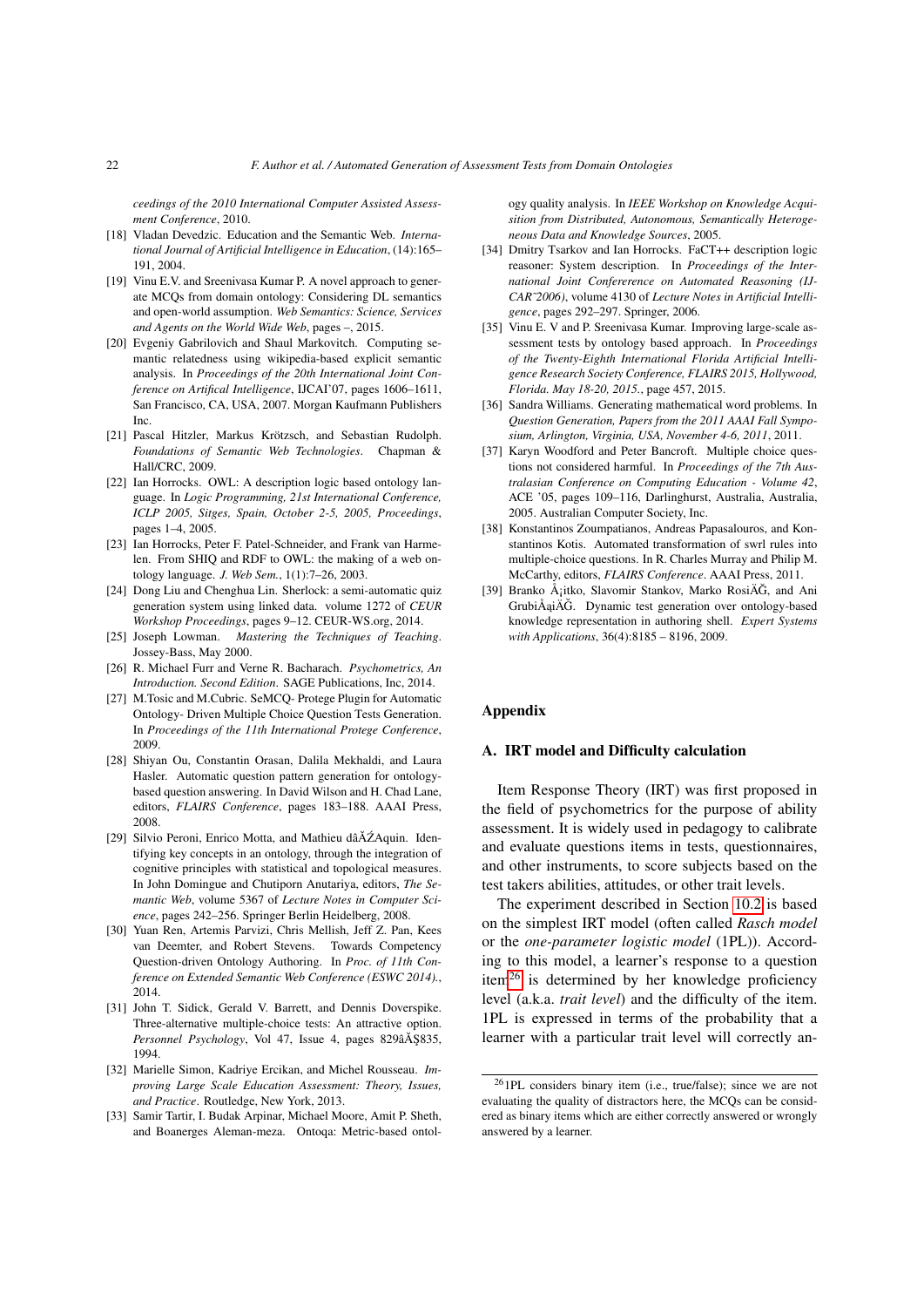swer an MCQ that has a particular difficulty-level; this is represented in [\[26\]](#page-21-23) as:

$$
P(R_{li} = 1 | \theta_l, \alpha_i) = \frac{e^{(\theta_l - \alpha_i)}}{1 + e^{(\theta_l - \alpha_i)}}
$$
(9)

In the equation,  $R_{li}$  refers to response  $(R)$  made by learner l to MCQ item i (where  $R_{li} = 1$  refers to a correct response),  $\theta_l$  denotes the trait level of learner l,  $\alpha_i$  represents the difficulty of item i.  $\theta_l$  and  $\alpha_i$  are scaled on a standardized metric, so that their means are 0 and the standard deviations are 1.  $P(R_{li} = 1 | \theta_l, \alpha_i)$ denotes the conditional probability that a learner  $l$  will respond to item i correctly. For example, the probability that a a below-average trait level (say,  $\theta_l = -1.4$ ) learner will correctly answer an MCQ that has a relatively high hardness (say,  $\alpha = 1.3$ ) is:

<span id="page-22-1"></span>
$$
P = \frac{e^{(-1.4 - 1.3)}}{1 + e^{(-1.4 - 1.3)}} = \frac{e^{(-2.7)}}{1 + e^{(-2.7)}} = 0.063
$$

In our experiment, we intended to find the  $\alpha_i$  of the MCQ items with the help of learners, whose trait levels have been pre-determined as: high, medium or low. The corresponding  $P$  values are obtained by finding the ratio of the number of learners (in the trait level under consideration) who have correctly answered the item, to the total number of learners under that trait level. On getting the values for  $\theta_l$  and P, the value for  $\alpha_i$  was calculated using the Equation[-10.](#page-22-1)

$$
\alpha_i = \theta_l - log_e(\frac{P}{1 - P})
$$
\n(10)

In the equation,  $\alpha_i = \theta_l$ , when P is 0.50. That is, an MCQ's difficulty is defined as the trait level required for a learner to have 50 percent probability of answering the MCQ item correctly. Therefore, for a trait level of  $\theta_l = 1.5$ , if  $\alpha_i \approx 1.5$ , we can consider that the MCQ has a high difficulty-level. Similarly, for a trait level of  $\theta_l = 0$ , if  $\alpha_i \approx 0$ , the MCQ has medium difficultylevel. In the same sense, for a trait level of  $\theta_l = -1.5$ , if  $\alpha_i \approx -1.5$ , then MCQ has a low difficulty-level.

#### <span id="page-22-0"></span>B. Sample MCQ stems

Table [12](#page-22-2) shows a list of sample MCQ stems that are generated from the DSA ontology. In the table, the stems 1 to 8, 9 to 16 and 17 to 24 correspond to high, medium and low (predicted) difficulty-levels respecTable 12

<span id="page-22-2"></span>Sample MCQ stems that are generated from the DSA ontology. Stems 1 to 8 have *high* predicted difficulty-le

| Item No. | Stems of MCQs                                                                                                                   |
|----------|---------------------------------------------------------------------------------------------------------------------------------|
| 1        | Choose a polynomial time problem with application<br>in computing canonical form of the difference be-<br>tween bound matrices. |
| 2.       | Choose an NP-complete problem with application in<br>pattern matching and is related to frequent subtree<br>mining problem.     |
| 3.       | Choose a polynomial time problem which is also<br>known as maximum capacity path problem.                                       |
| 4.       | Choose an application of an NP-complete problem<br>which is also known as Rucksack problem.                                     |
| 5.       | Choose the one which operates on output restricted<br>dequeue and operates on input restricted dequeue.                         |
| 6.       | Choose a queue operation which operates on double<br>ended queue and operates on a circular queue.                              |
| 7.       | Choose a string matching algorithm which is faster<br>than Robin-Karp algorithm.                                                |
| 8.       | Choose the one whose worst time complexity is a exp<br>2 and with Avg time complexity n exp 2.                                  |
| 9.       | Choose an NP-hard problem with application in lo-<br>gistics.                                                                   |
| 10.      | Choose an all pair shortest path algorithm which is<br>faster than Floyd-Warshall Algorithm.                                    |
| 11.      | Choose the operation of a queue which operates on a<br>priority queue.                                                          |
| 12.      | Choose the ADT which has handling process "LIFO".                                                                               |
| 13.      | Choose an internal sorting algorithm with worse time<br>complexity m plus n.                                                    |
| 14.      | Choose a minimum spanning tree algorithm with de-<br>sign technique greedy method.                                              |
| 15.      | Choose an internal sorting algorithm with time com-<br>plexity n log n.                                                         |
| 16.      | Choose an Internal Sorting Algorithm with worse<br>time complexity n exp 2.                                                     |
| 17.      | Choose the operation of a file.                                                                                                 |
| 18.      | Choose a heap operation.                                                                                                        |
| 19.      | Choose a tree search algorithm.                                                                                                 |
| 20.      | Choose a queue with operation dequeue.                                                                                          |
| 21.      | Choose a stack operation.                                                                                                       |
| 22.      | Choose a single shortest path algorithm.                                                                                        |
| 23.      | Choose a matrix multiplication algorithm.                                                                                       |
| 24.      | Choose an external sorting algorithm.                                                                                           |

tively. These stems along with their choice sets (please refer to our project website) were employed in the experiment mentioned in Section [10.2.](#page-16-0)